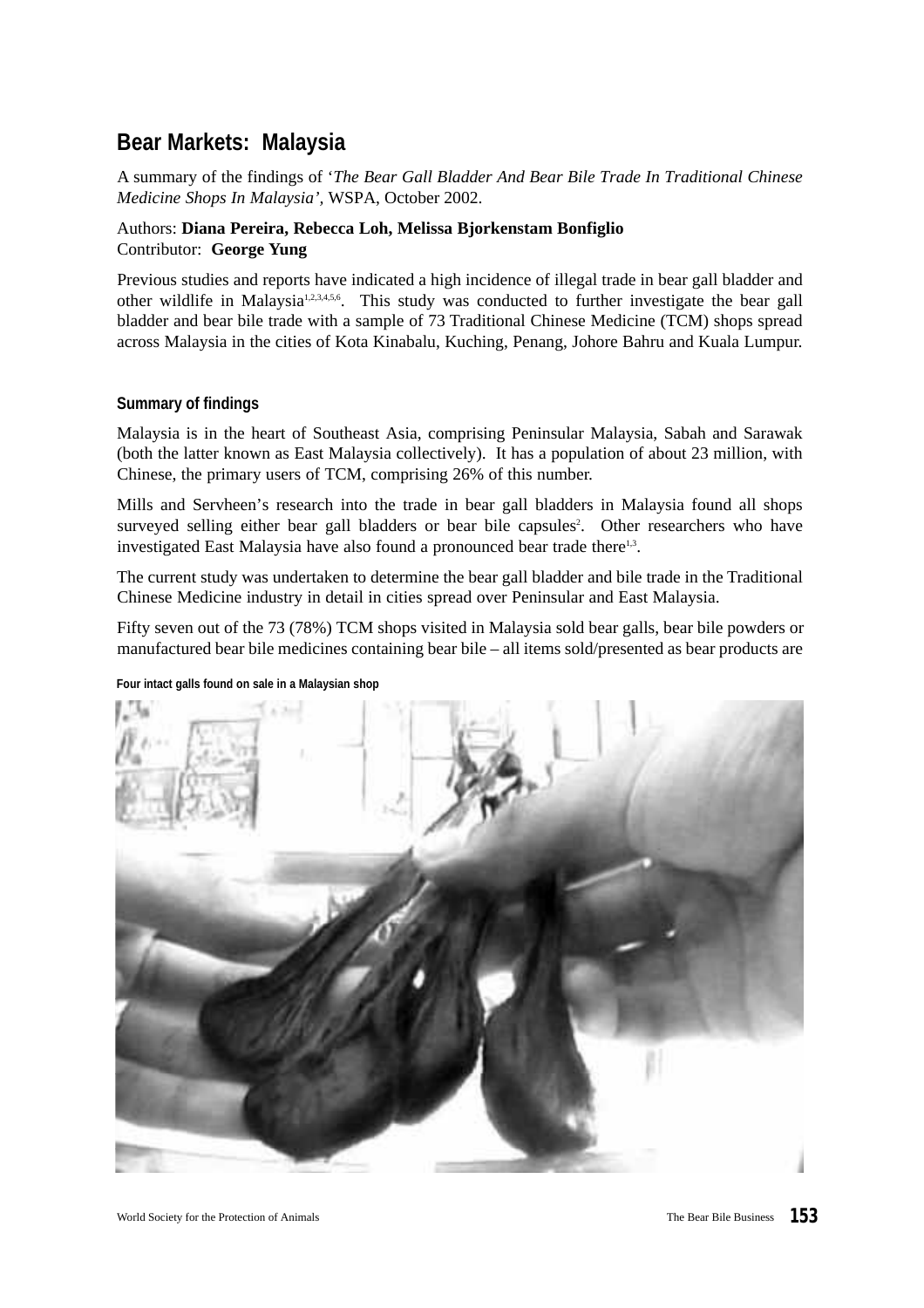treated as genuine for the purposes of this survey unless they were clearly counterfeit. Of these 57 shops, 21 sold bear galls, 39 sold bear bile powders and 23 sold manufactured bear bile medicines. One shop had bear claws for sale. More than 90 bear galls were seen in TCM shops across Malaysia during this study. "Hsuing Dan Tieh Ta Wan" was a common manufactured bear bile medicine found.

Johore Bahru had the highest percentage of shops selling bear products at 100% (every shop surveyed), followed by Penang (89.5%) with Kuala Lumpur very closely behind (86.7%), then Kota Kinabalu (75%) and trailing quite far behind, Kuching (58.3%). Kota Kinabalu had the highest number of shops selling intact galls and Kuching had the lowest. Less than 50% of shops in each Peninsular Malaysian city visited sold intact galls although Kuala Lumpur did have a relatively high percentage at 46.7% of surveyed shops selling them.

Many traders claimed: The presence of counterfeit galls in the market; that bear galls are prohibited from sale but that bear bile powders and manufactured bear bile medicines are not; that recent imports of manufactured bear bile medicine have "xiong dan" (bear bile) omitted from their ingredients list or product name. Most said bear bile continued to be in the medicine while others were not sure or said it no longer contained bear bile. This was documented during the study, especially for the product "Hsuing Dan Tieh Ta Wan".

The price range for all the bear products was wide, especially for galls. This could be because some were counterfeit. The most expensive specimen found cost RM 20,000 (US\$ 5263) for one gall.

The chief source of bear products, for all categories of products was China. Local/neighbouring sources were significant nevertheless, from areas such as the border between Sarawak and Indonesia, Kalimantan, Pahang, Klang and "Si Ma" or "Spanjung" near Kuala Lumpur.

While gall acquisition was more irregular, bear bile powders and manufactured bear bile medicines were usually in stock all the time or regularly imported. There was evidence of traders being able to meet orders of large quantities.

Import methods ranged from being trafficked by Chinese nationals to coming in through cargo aboard ships, hidden among herbs. One shop also mentioned that the Orang Asli (native people of Malaysia) were involved in hunting bears for their gall bladders.

There was significant knowledge of bear protection among traders. There was also significant knowledge of bear farming. Traders often thought bear bile imports from farms were legal by virtue of them being from farmed bears.

There were at least two bear products from China found to have "MAL" registration numbers which means that they were passed by the Malaysian Health authorities.

There is a network of retailers, distributors, wholesalers and manufacturers in Malaysia for the bear gall and bile trade.

Many traders said bear products could be exported easily by concealing or cutting them up or because bear bile powders and manufactured bear bile medicines could be legally exported without problems. There were more reservations about exporting intact galls.

The majority of consumers were reportedly locals and Chinese of various nationalities. Koreans formed a large part of foreign consumers.

The most common use of bear bile was for heatiness and heatiness related symptoms. It was also commonly used for superficial wounds, muscular aches and injuries.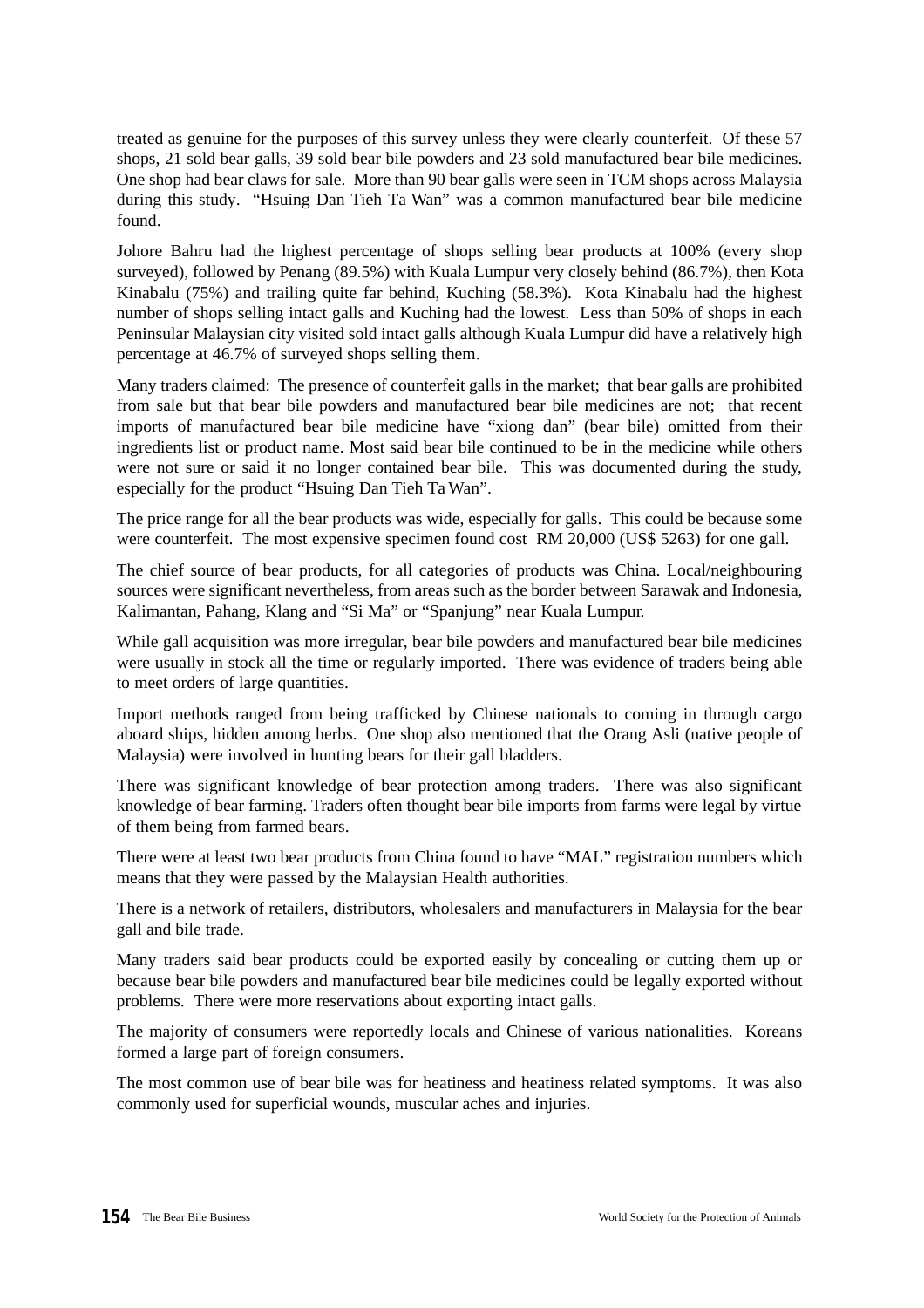#### **Scale of sale of bear products in Malaysia**

**22% of shops claimed to have no bear products.**

**78% of shops were found to be selling bear products**

**Of the 57 shops found to be in possession of bear products, 21 sold bear gall, 39 sold bear bile powders and 23 sold manufactured bear bile medicines**

#### **Sources of bear products found in this survey**

**China 72%**

**Malaysia 15%**

**Hong Kong 5%**

**India / Nepal 4%**

**Others 4%**

**Type of bear products found on sale in Malaysia**

**Intact galls 21 shops (25%)**

**Bile powders 39 shops (47%)**

**Manufactured bear bile medicines 23 shops (28%)**

**Ethnic background / nationality of consumers of bear bile in Malaysia Locals (mostly reported as Chinese) 44% Chinese nationals 14% Koreans 11% Foreigners from non-Asian countries 13% Japanese 6% Taiwanese 4% Singaporeans 3% Indonesians 3% Hong Kong nationals 1%**

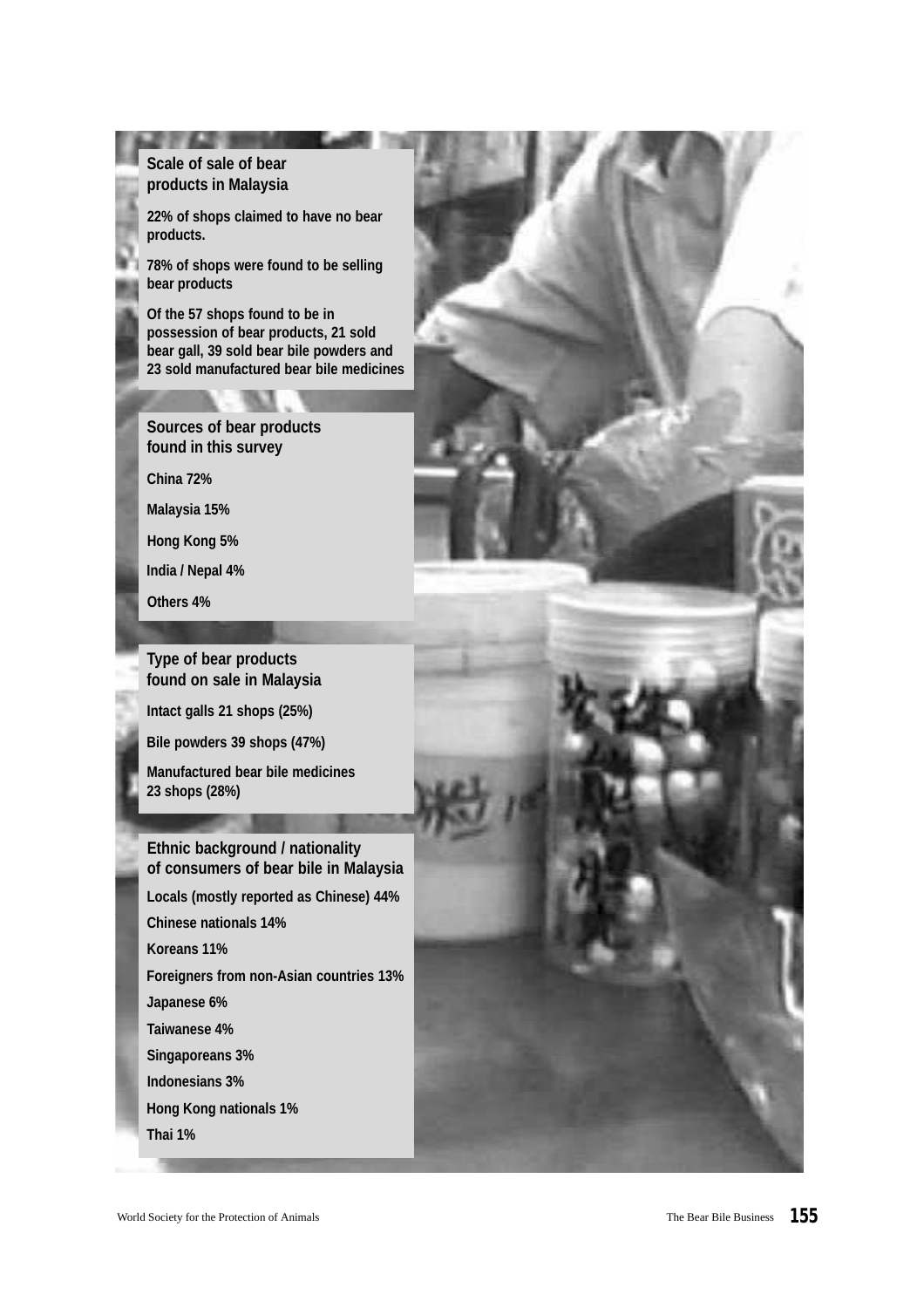#### **Literature review**

#### **CITES**

The Convention on International Trade in Endangered Species of Fauna and Flora (CITES) aims to ensure that international trade does not threaten the survival of endangered species of animals and plants. Species listed in Appendix I of CITES are highly endangered and are not to be commercially traded internationally while those listed in Appendix II can be traded with the relevant permits.

International trade in all bear species is regulated or prohibited by CITES. Appendix I listed bears include the giant panda, Asiatic black bear, Malayan sun bear, sloth bear, spectacled bear, and populations of the brown bear in China, Bhutan, Mongolia and Mexico. Other Asian populations of the brown bear, the polar bear and the American black bear are on CITES Appendix II (see page 59).

Malaysia became a CITES party in 1978. It is a range state of the Malayan sun bear.

The implementation of CITES in Malaysia is divided between the Federal Government in Peninsular Malaysia and the states of Sabah and Sarawak. Each is independent of the other and is responsible for the implementation within its jurisdiction.

#### **Traditional Chinese Medicine in Malaysia**

In Malaysia, the local herbal market was estimated to be worth about RM5.4 billion (US\$ 1.4 billion) in 2000, with a growth rate of 15 - 20 percent annually<sup>8</sup>.

Chinese medicine is used extensively in Malaysia despite the growth of allopathic medicine. It now also attracts non-Chinese who consult physicians in medical halls and there is international interest in developments in Chinese medicine, stimulating younger, modernist Malaysians to learn more about Chinese practices. Chinese medicine users tend to be aged between 30-59 in Malaysia. They are evenly spread across the different education levels<sup>9</sup>.

From January 1992, the registration of traditional medicines became compulsory to ensure that the products sold in Malaysia are safe, efficacious and of high quality.

Evidence of Ministry of Health approval on the package comes in the form of a registration number starting with the letters "MAL" or "PBKD", followed by 8 or 6 digits, and ending with the letter "T" for traditional medicine products<sup>8</sup>.

Bear bile has been used in Traditional Chinese Medicine for thousands of years. It has been used to treat a variety of ailments such as fever, injuries, hemorrhoids, conjunctivitis and liver disease.

Bears are either killed for their gall bladder or bred in farms and have their bile extracted. China has the world's largest bear bile farming industry (See section One).

There are at least 54 herbal alternatives to bear bile in its various medical applications, according to a joint study by EarthCare and the Chinese Association of Medicine and Philosophy (in Hong Kong)<sup>10</sup>.

#### **The Malayan sun bear**

The Malayan sun bear, also known as the "Honey bear" is classified as "Data Deficient" in the 2000 International Union for Conservation of Nature and Natural Resources (IUCN) Red List of Threatened Species<sup>11</sup>. IUCN also classifies the sun bear as vulnerable. It is found in Peninsular Malaysia, Sabah and Sarawak, India, Indonesia, Brunei, Burma, China, Laos, Thailand and Vietnam<sup>12</sup>. The Malayan sun bear is seriously affected by logging, the gall bladder and pet trade.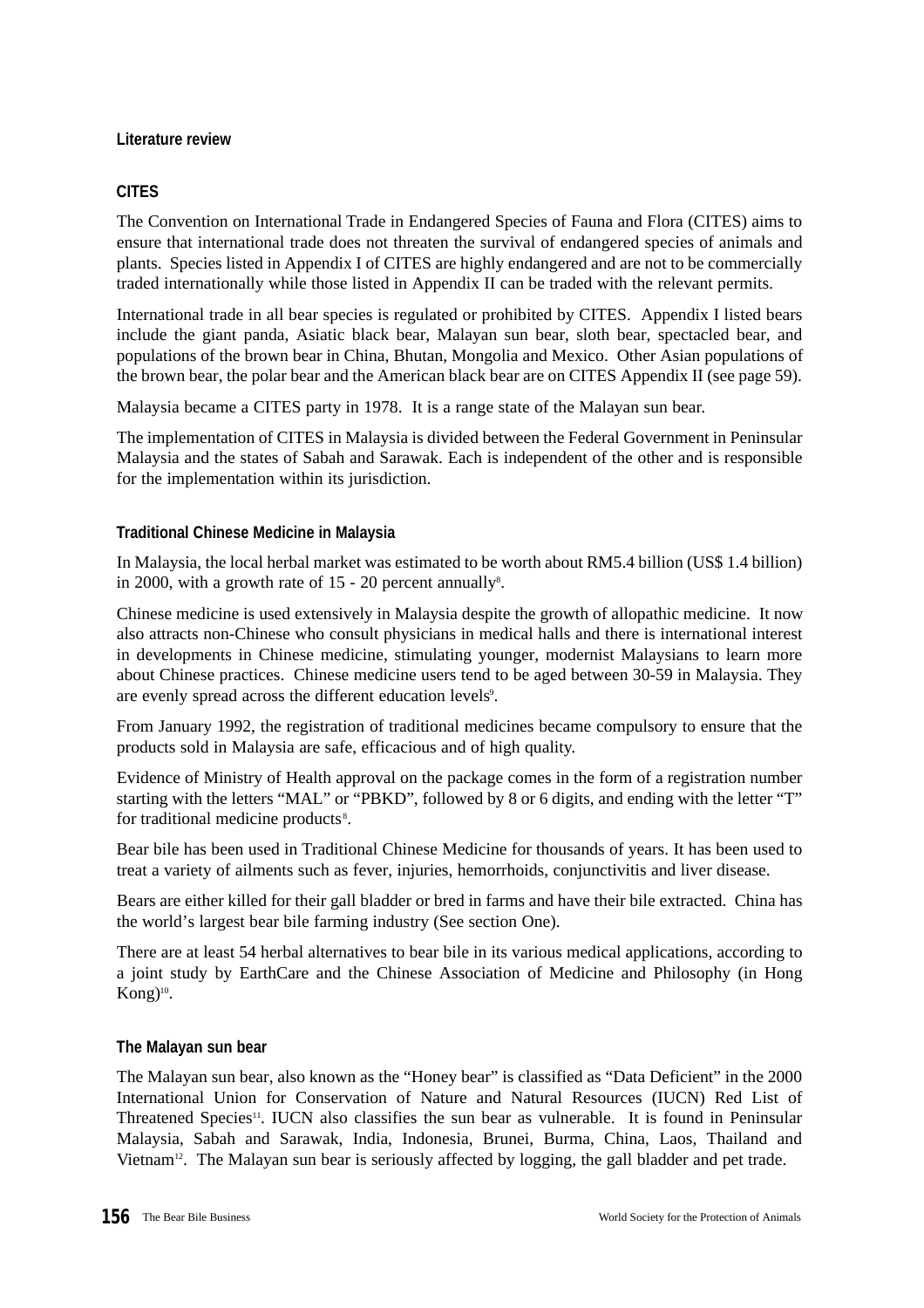

**Various commercially produced and packaged products containing bear bile were found throughout Malaysia.**

#### **Wildlife trade in Malaysia**

In 1999, a TRAFFIC report stated that processed tiger bone medicines of Chinese and South-East Asian origins were still relatively widely available in Malaysia. It was found that Chinese manufacturers had changed the names and packaging of certain products to indicate that tiger bone is no longer used<sup>13</sup>.

In 2000, Malaysia tightened up its traditional medicine regulations and TRAFFIC Southeast Asia noted that it hoped steps would be taken not only to address health problems from unregistered medicines containing harmful ingredients, but also the problem of harvesting threatened species for use in such medicines.

In August 2002, the World Wide Fund for Nature Malaysia (WWF Malaysia) prompted the Ministry of Science, Technology and the Environment to initiate the drawing up of the legislation that would make it illegal for anyone to sell products that claim to contain endangered animal parts, including tigers<sup>14</sup>.

The majority of offenders prosecuted by the Department of Wildlife and National Parks (commonly known as "PERHILITAN") enforcement unit have been those serving endangered or protected wildlife as exotic food<sup>15</sup>. The WWF Malaysia has reported that wildlife meat is being eaten in restaurants all over the country. Animals on the menu include bears, leopards and primates.

Norizan Ahmad, deputy director of the CITES unit at "PERHILITAN" has stated that poachers have a network and that they engage the assistance of paid Orang Asli (native people of Malaysia) to guide them during their hunts<sup>16</sup>.

TRAFFIC Southeast Asia Programme Officer, Chris Shepherd has raised concerns over endangered animals, such as the sun bear, that could be disappearing but to which little attention is paid. Conservationists such as Shepherd say Malaysia sorely lacks research on the local wildlife population and hence faced the difficulty of determining how much effort should be channelled towards their protection <sup>15</sup>.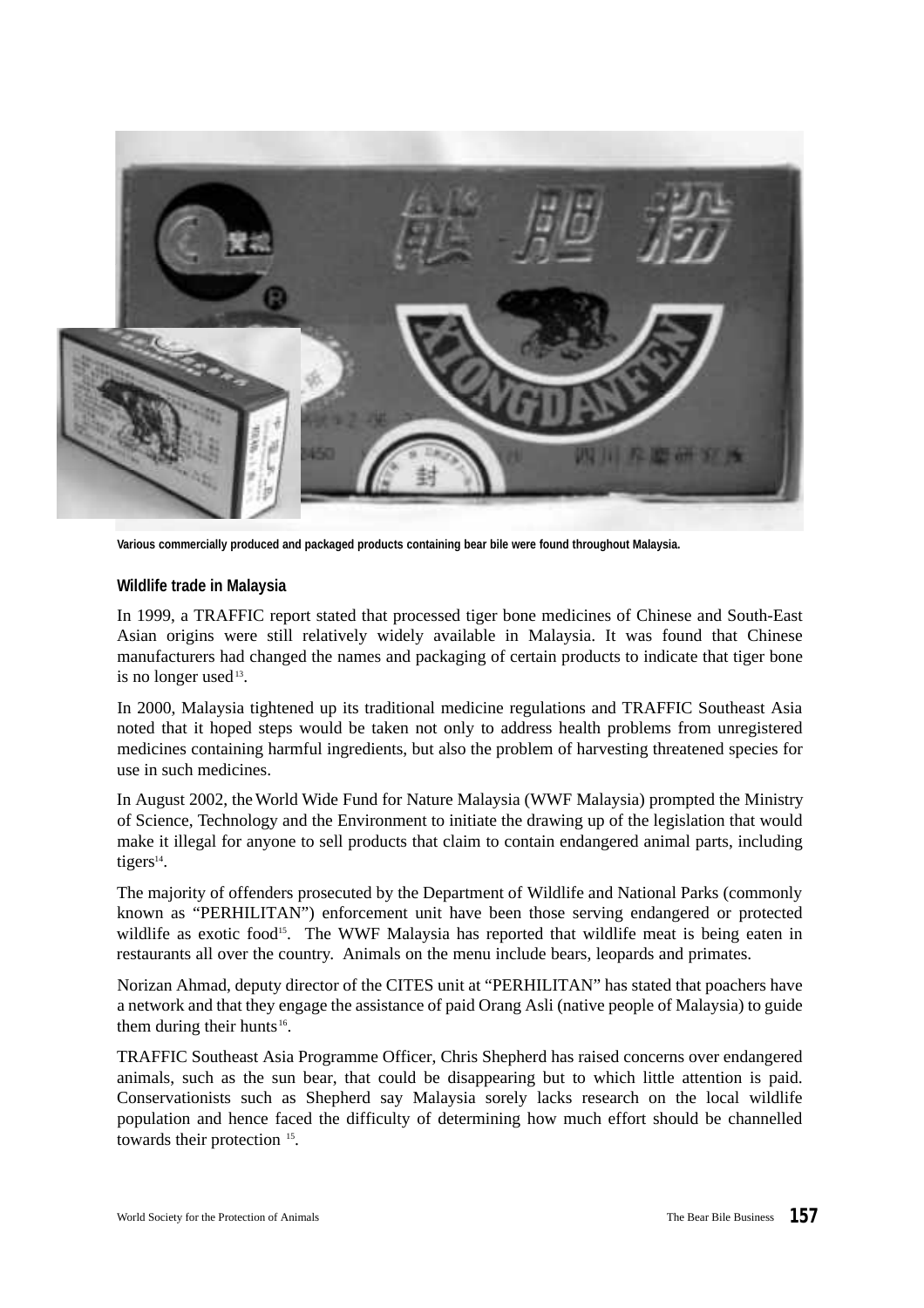Enforcement director at PERHILITAN, Khairiah Mohd Shariff, has reported that while the department was apprehending an increasing number of offenders, with an expansive network and highly organised operations, hundreds of smugglers escaped their enforcement efforts. Norizan Ahmad also states that while enforcement has been stepped up, as long as there was consumer demand for these animal parts, the trade would continue<sup>15</sup>.

Another problem cited has been the difficulty detecting smuggled wildlife, which is why PERHILITAN has decided to explore DNA fingerprinting. Yet compiling a useful library of wildlife DNA fingerprints has been noted to be a long procedure while the need to enforce is urgent.

The capacity of enforcement units has also been raised as a problem with enforcement. For example when asked why restaurants serving wildlife meat were burgeoning in Malaysia, including Kuala Lumpur, Khairiah Mohd Shariff said: *"We do not have non-Muslim officers who can go into such restaurants and order such food...it's difficult"*<sup>15</sup> .

The "Master Plan on Capacity Building & Strengthening of the Protected Areas System in Peninsular Malaysia" stated that *"the management of many protected areas had been neglected due to inadequate funding and staffing, remoteness and also due to conflicting land use like the classification of many of these areas as security areas between 1948 and 1989"*<sup>17</sup> .

#### **Education and conservation efforts**

Despite the clear problems, several positive educational and conservation efforts have been undertaken in Peninsular Malaysia. They include the following:

● PERHILITAN's education unit has attempted to teach the Orang Asli settlers in Endau Rompin the importance of preserving wildlife in their area.

● PERHILITAN has specialised Tiger and Rhino units. The specialised units were formed as a response to increasingly severe poaching problems.

● More tip-offs from the public have been forthcoming in Peninsular Malaysia. One of the causes of this could be public awareness efforts such as the Asian Conservation Awareness Programme Malaysia (ACAPM), as recommended by the Malayan Nature Society (MNS), to reduce consumer demand for endangered species products.

● The MNS has also announced plans to do a questionnaire with the public to better refine its educational efforts.

● Ongoing efforts by WWF Malaysia. In August 2002 WWF Malaysia called on all Malaysians to boycott meat from tigers and other wildlife that is served in restaurants all over the country. It also encouraged the public to report restaurants selling wildlife meat to the Authorities, TRAFFIC SEA or WWF Malaysia itself.

● A report in the Borneo Bulletin on 10 April 2001 stated that the State Forest Department was clamping down on illegal buying and selling of wild meat in restaurants in Sarawak. Public with knowledge of restaurants selling wildlife meat were asked to report to the department.

● A leaflet on "Wildlife Laws in Sarawak: Important information for travellers" was found in the Kuching tourist information centre. It provided clear cautionary advice for tourists on the purchase, import and export of wild life meat or products (See Recomendations).

Recently, leaders in the TCM industry in Malaysia have also come forth to promote TCM as a medicine that does not need endangered species.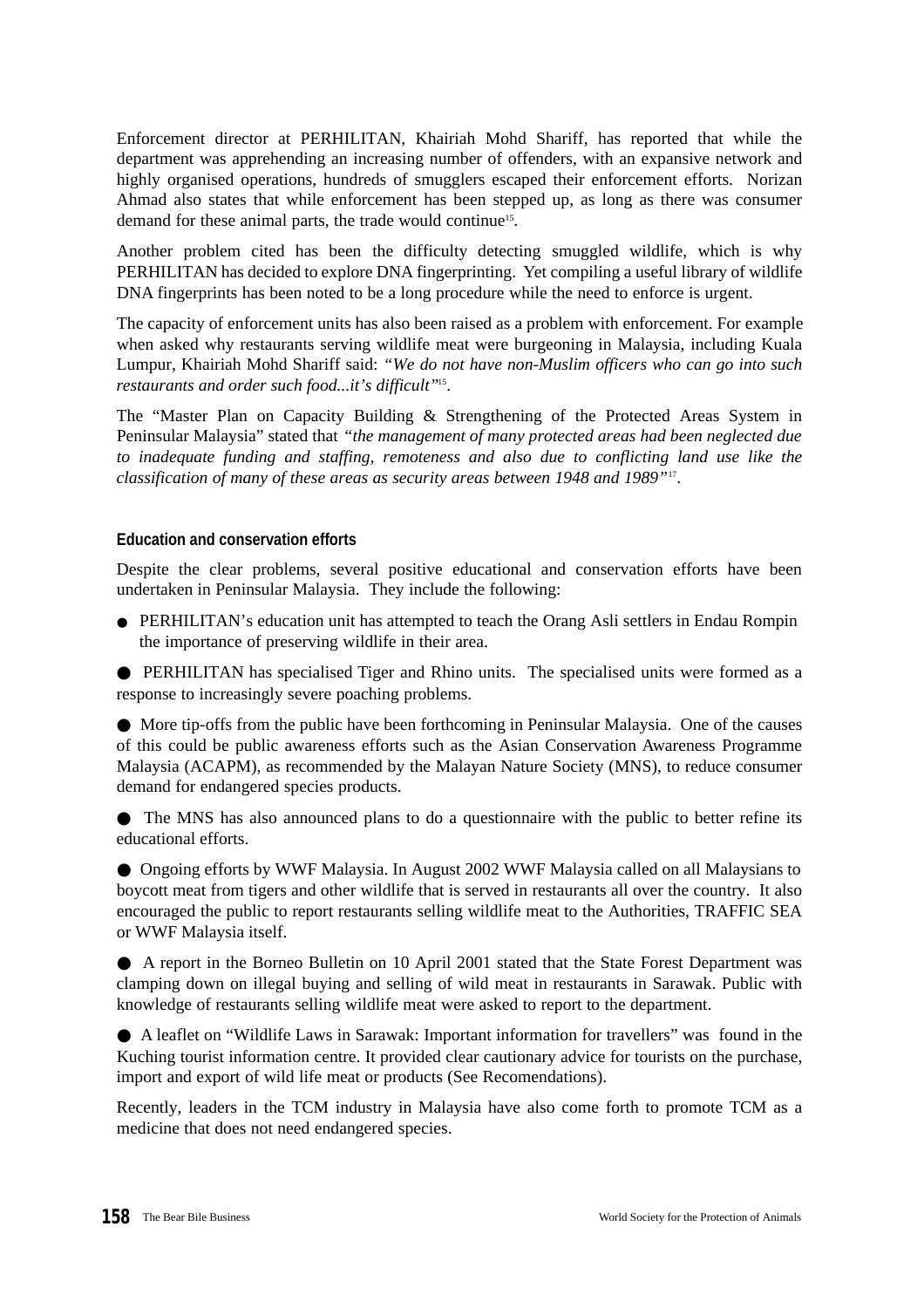

**Bear claw found on sale.**

It has been reported that Eu Yan Sang, which is a leading TCM chain store would not think of using an endangered animal for fear of public humiliation. This shows a growing acknowledgement by the TCM industry itself that a positive public image is associated with not using endangered animals.

Although parts of endangered wildlife such as bear's gall, tiger bones, musk, rhino horns and saiga antelope horns have been successfully substituted, the development manager of Eu Yan Sang, says that convincing consumers to use substitutes can be difficult and needs more education<sup>19</sup>.

#### **Bear trade in Malaysia**

Statements from Authorities on trade in bear gall bladders and bear bile powders

● Peninsular Malaysia - The CITES Unit there has reported that there have been no legal import of bear gall bladder to Malaysia and there that was only one case of seizure on bear gall bladder in year 1992. The seizure was reported to be from a Chinese Traditional Medicine Hall in Penang. Three and a half kilograms of bear gall bladders and claws were seized from this operation<sup>20</sup>.

• Sabah - As of 20th Aug 2002, Sabah had not issued any permit to import bear gall bladder and bile products. In fact, the CITES Unit there has stated that they do not allow this trade. So far there have not been any seizures of these products since Malaysia became a party to CITES $^{21}$ .

• Sarawak - There have been no reports of import or export and seizure of bears or bear products<sup>22</sup>.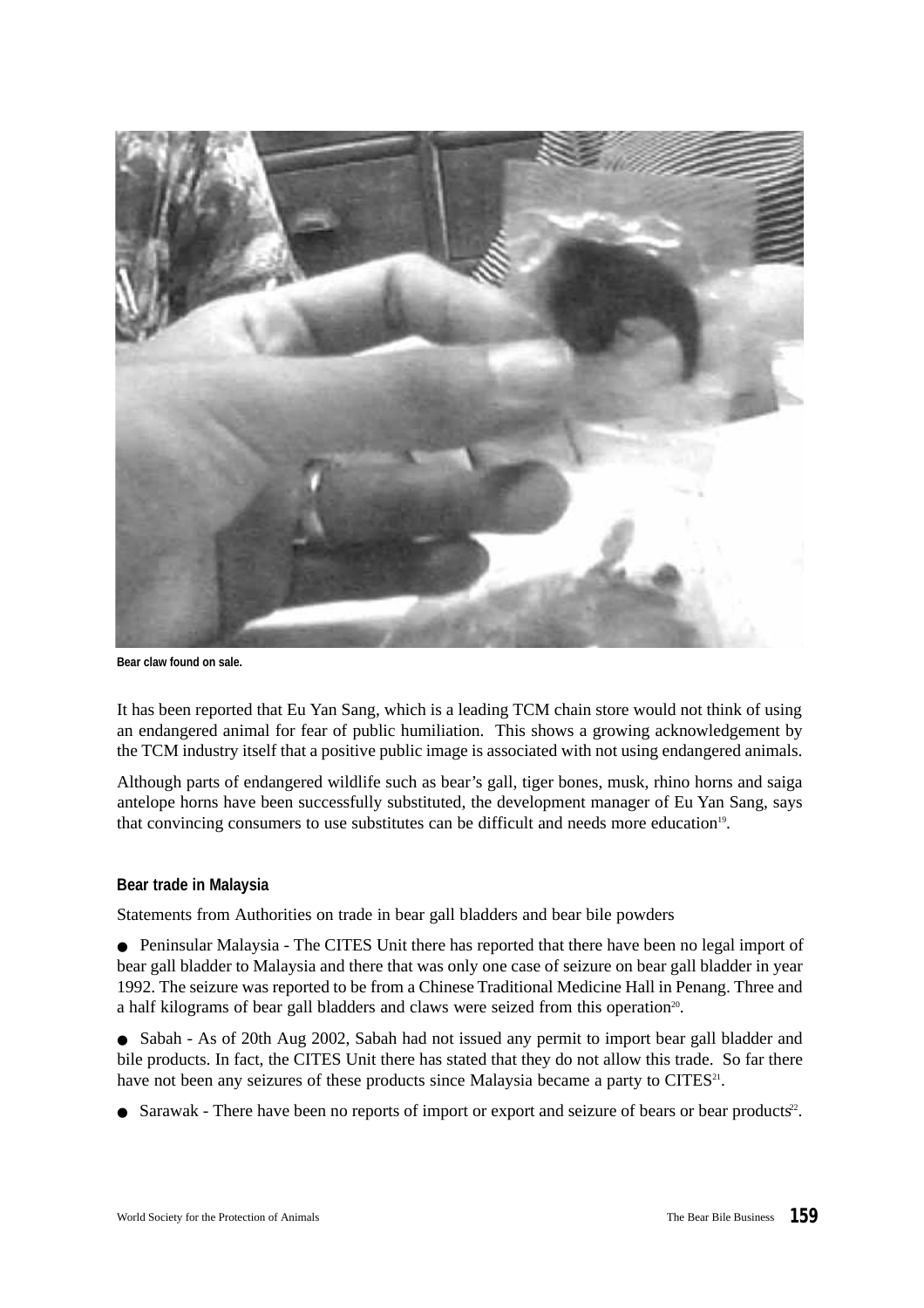#### **Documented evidence of bear trade in Malaysia**

Caldecott found 74 trophies of sun bears and sun bears as pet animals in 16 longhouses and 1 town, during a door-to-door survey in Sarawak<sup>1</sup>. The bear trophies mainly consisted of bear paws that were for sale in shops. Of all animals and animal groups that were investigated during Caldecott's survey, bears were most often thought to be in rapid decline; 77 per cent of 48 longhouses surveyed reported a serious decline in the abundance of this species.

Mills and Servheen visited 13 TCM shops in Kuala Lumpur, Kota Kinabalu, Lahad Datu and Sandakan in Sabah<sup>2</sup>. All sold bear products, with nine showing them bear gall bladders and 4 showing them capsules with bear bile salts. Hemorrhoid ointment that listed bear gall as an ingredient was also sold. 87 gall bladders were seen in total.

Five out of eight shops that were visited in Sabah sold bear gall bladders in prices ranging from US\$1 - 4 per gram. Four out of five shops visited in Kuala Lumpur sold bear gall bladders ranging from US\$ 1-14 per gram while one of them sold capsules only.

Three shops stated that their galls were from China. One of these also named Thailand as a source. One stated Nepal as the origin and two named Borneo. Prescribed uses were for bruising, to cure heart and liver disease, and "for cooling" illnesses caused by the Chinese medicine concept of "heat".

In Sabah, Japanese, Koreans and Taiwanese engaged in timber and mining companies were buying significant amounts of bear gallbladders in the late 1980s.

Eric Meijaard, expert on the sun bear in Borneo, has stated that in Sarawak and Sabah trade in gall bladders still seems to continue at a high level<sup>3</sup>.

Information from Sarawak suggests that the sun bear is one of the Bornean mammals most severely affected by hunting.

In West-Kalimantan, Meijaard investigated the trans-border trade with Sarawak. At the border crossing at Sawit, Kapuas Hulu, the Meijaard observed vehicles crossing the border without being inspected by Indonesian Customs. He learnt that sun bears had been transported from Indonesia to Sarawak. Meijaard also reports that the trade in sun bear bile across the border with Sarawak was reported once in an Iban (indigenous people of West Kalimantan and Sarawak) village near Sawit.

In each city of Sarawak that Meijaard visited in 1997, he found evidence of the sale of bear gall bladders in TCM shops with every TCM shop having at least one or two bear gall bladders in store, and sometimes as many as 10. Most gall bladders were reported to probably originate in Sarawak. One shop owner claimed that his bear gall bladders were from polar bears.

In their report, *"The Trade in Bear Gall Bladder and Bile Products in Singapore"*, Govind and Ho reveal that two TCM shopkeepers in Singapore claimed that alleged intact bear gall bladders they sold were from Malaysia while two others selling bear bile pills also claimed this<sup>4</sup>.

Kurniawan and Nursahid report of the export of live and dead bears to Kuching, Sarawak and of sun bear galls being delivered to Malaysia from Indonesia<sup>5</sup>. They also cite a newspaper report on how animals such as the Malayan Sun bear is hunted in Gunong Palong National park and sold to foreigners in countries such as Malaysia and Singapore.

The researchers found "Tieh Ta Wan" to be the most common bear bile product in Kuching. One trader had reported that the product previously contained bear bile and stated "Hsuing Tan" (bear bile in Chinese) but after being banned, the name was apparently changed to "Yang Cheng Brand". Bear bile was not listed as an ingredient on this product yet the shopkeeper claimed that it contained bear bile. In Batam, they also found the same product imported by Malaysian company but still using the words, "Hsuing Tan", with bear bile constituting 2% of the product.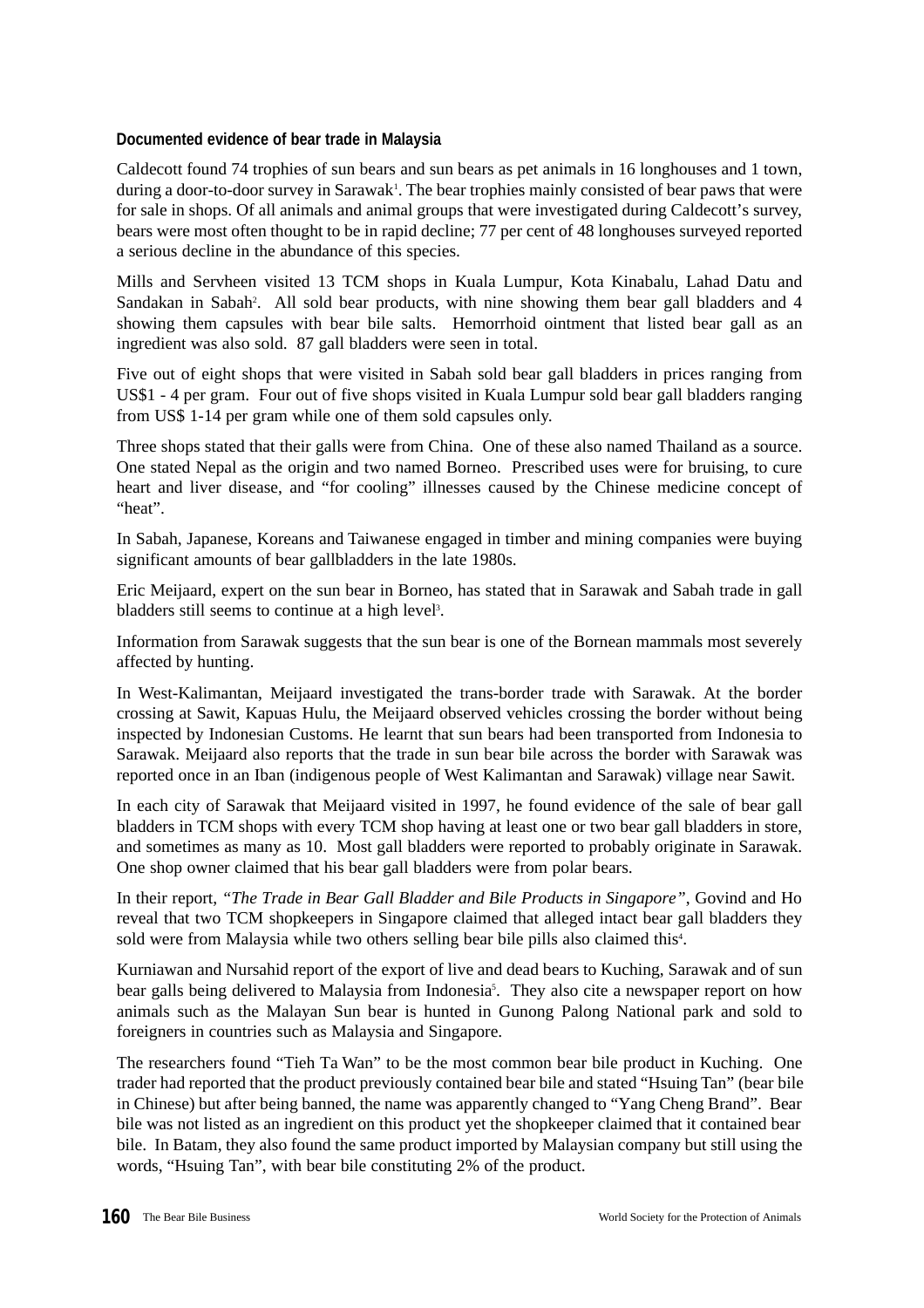

**Most shops indicated no difficulty obtaining bear bile products, with several talking of regular supplies.**

#### **Cases which have resulted in prosecution include:**

● In December 1997, a restauranteur from Taman Datuk, Kandan Baru, Puchong, pleaded guilty to three charges of keeping parts of protected animals, allegedly for medicinal purposes. The leg of a Malayan sun bear was found in his fridge. He was fined and jailed<sup>6</sup>.

● Seven Malayan sun bears were seized from stalls selling tourist items in the town of Betong, in the Yala Province, near the Malaysian border<sup>7</sup>.

#### **Malaysian wildlife legislation**

Malaysia became a CITES party in 1978 under which the local sun bear is subject to Appendix I protection in Peninsular Malaysia, Sabah and Sarawak.

#### **Peninsular Malaysia - Protection of Wild Life Act (As of January 2002)**

Peninsular Malaysia does not have any specific law or regulations for the implementation of CITES in Malaysia but most of the species protected under CITES are covered in the Malaysian Wildlife Protection Act 1972<sup>20</sup>.

Under the Protection of Wild Life Act, the Malayan honey bear (sun bear), the Asiatic black bear, the spectacled bear, giant panda, Indian sloth bear and the brown bear are listed in Schedule One as totally protected animals. The polar bear is a Protected Wild Animal under Schedule Two, Part III.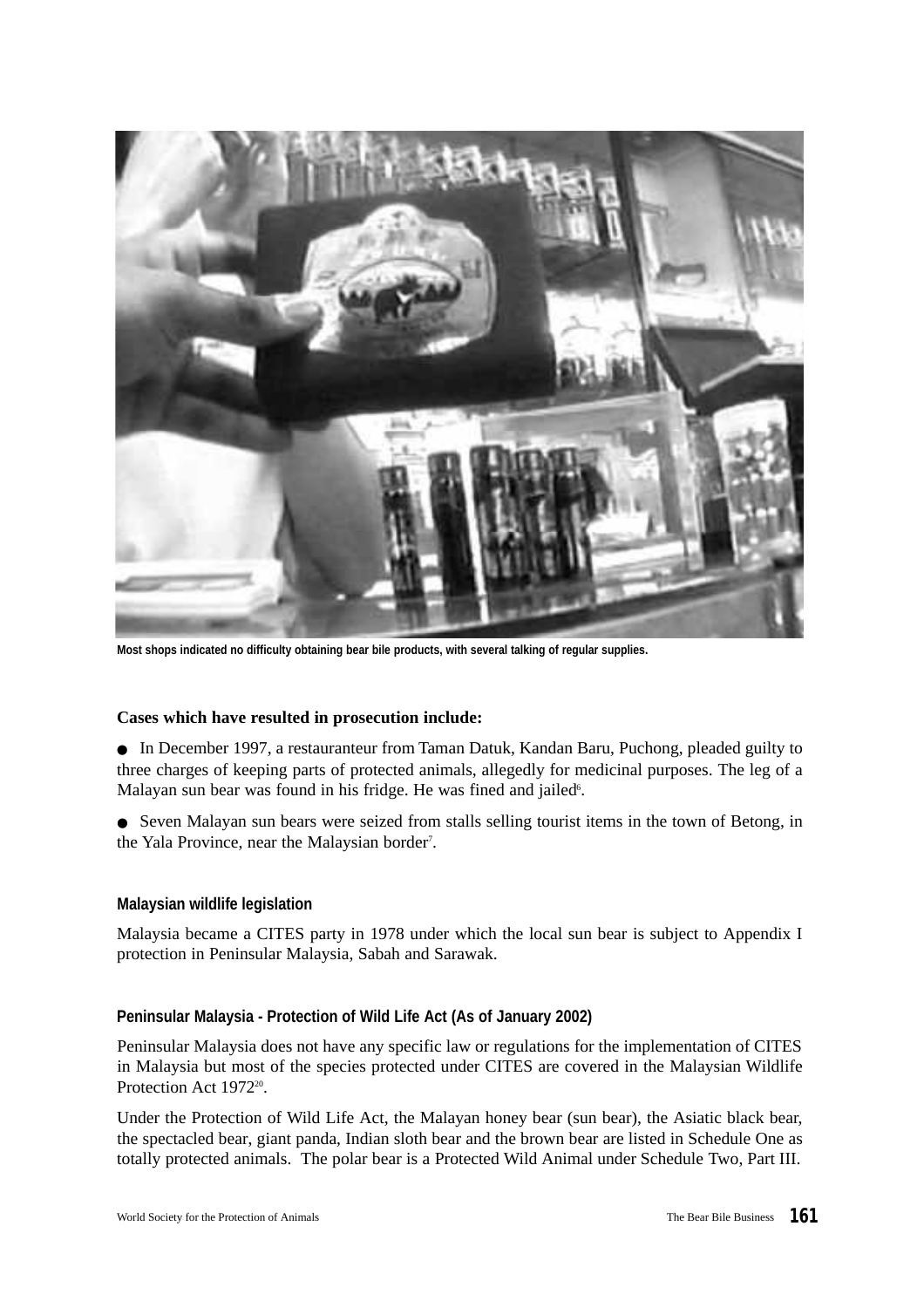A dealer is defined *as "any person who carries on the business of a dealer in wild animals or wild birds by housing, confining or breeding any wild animal or wild bird for sale or selling any wild animal or wild bird live or dead or part thereof as food or for medicinal purposes whether the same is imported or not"*.

#### **Some of the key provisions include the following.**

● Totally protected animals

No person may unlawfully shoot, kill, take or possess a totally protected animal. [Part I, Section 3 and Part VI, Section 64(1)]. No license or permit shall be granted with respect to any totally protected wild animal or part thereof [Part III, Section 34], therefore, no person may sell, buy, export or import a totally protected wild animal or a part of a totally protected wild animal. However, Part V contains one exception to this rule—the Minister responsible for the protection of wild life may grant one special permit to each applicant who fulfills certain criteria to shoot, kill, take, keep, buy, sell, import, export, house, confine or breed any totally protected wild animal. [Part V, Section 51(1)(a)].

● No person except a Director of Wild Life and National Parks acting under section 103 shall sell any protected wild animal or protected wild bird or dead or part thereof to any person other than a licensed dealer or a licensed taxidermist. [Part III, Section 40]

There are exemptions to the law in Part V, Section 52 which allow aborigines to shoot, kill or take the wild animals and birds listed in Schedules Two and Four for food for himself or his family. However, bears are not included in the schedules.

#### **Future amendments**

Peninsular Malaysia's legislation is in the process of being amended. The amendments, were reported as being finalised by the Attorney-General's Chambers in August 2002, and are expected to be tabled in Parliament later in 2002. These amendments include:

- That smugglers and traders of protected wildlife will face heavier penalties, including a maximum jail term of 12 years and more than 100% increase in fines.
- The department dealing with wildlife issues wants to increase the number of officers to carry out monitoring efforts and enforcement duties.
- More power to lower-ranking officers to carry out searches without warrants on individuals suspected to be involved in illegal activities.
- Expanding the list of protected species to include species that were previously not listed.

#### **Sarawak Wild Life Protection Ordinance 1998**

Under the Sarawak Wild Life Protection Ordinance ("Sarawak Ordinance") the sun bear is listed as a protected animal in Part II of the First Schedule. All other bears listed on Appendix I and II of CITES are also listed as protected animals in Part II of the First Schedule. The key provisions are:

● Any person who hunts, kills, captures, sells, offers for sale or claims to be offering for sale, imports, exports, or is in possession of, any protected animal of any recognisable part or derivative thereof, except in accordance with the terms and conditions of a licence issues under this Ordinance, shall be guilty of an offence. [Part IV, Section 29(2)].

● A wild animal or any recognisable part or derivative of a wild animal can only be sold or offered for sale if the wild animal is bred, reared or kept in accordance with a license issued under Section 35. [Part IV, Section 33(1)].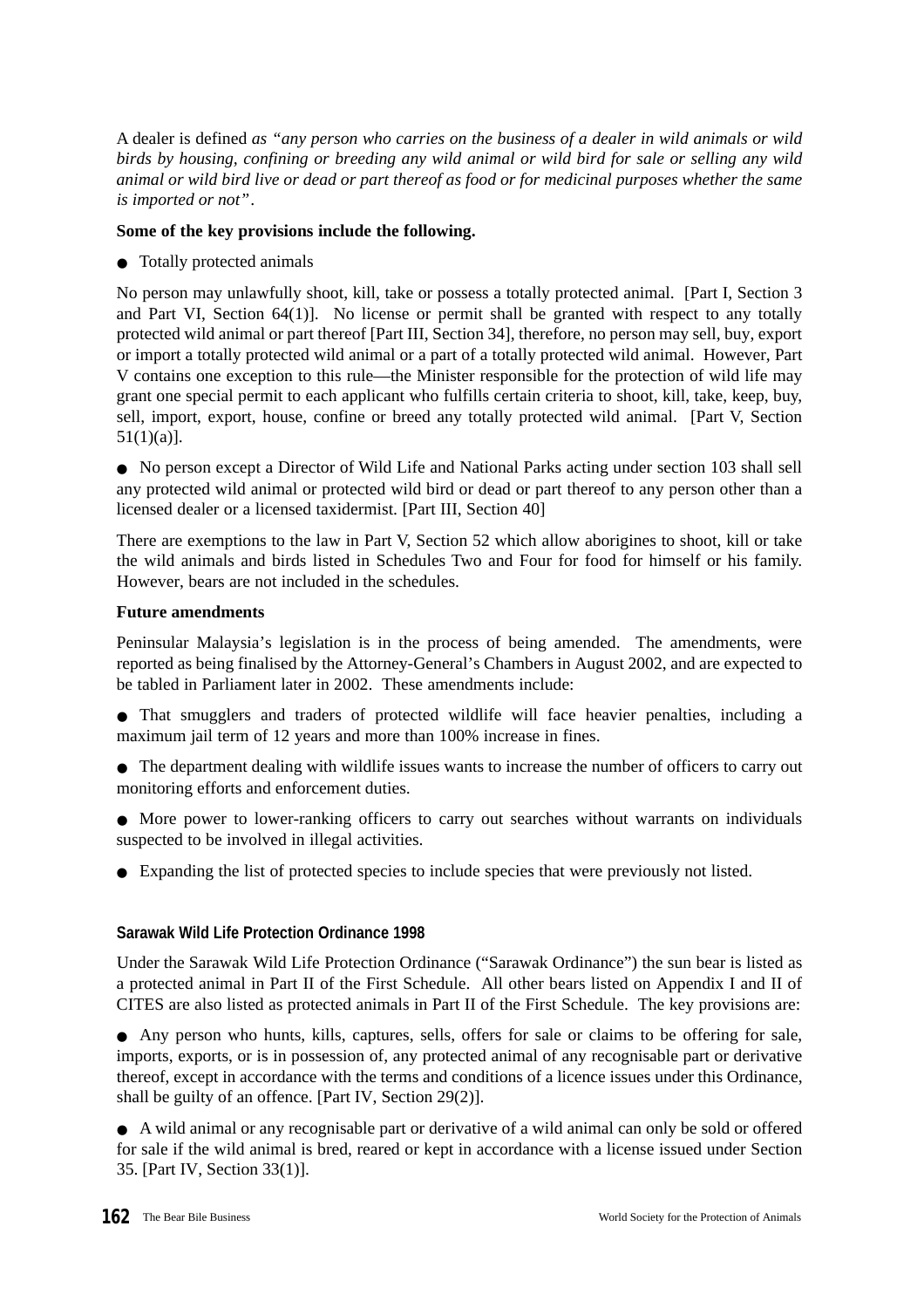

**Intact bear galls being sold in packets.**

The only exemption is that: No person shall, unless licensed under this Ordinance, have in his possession any species of wild mammal, bird, reptile or amphibian: Provided that-

(a) a native residing within a Native Area Land or Native Customary Land may have in his possession, for his own consumption or use, any wild mammal, bird, reptile or amphibian or other recognisable part or derivative thereof; and

(b) any other person may have, for his own consumption, not more than five kilograms of wild mammal, bird, reptile or amphibian [Part IV, Section 37(1)].

The law clearly states that natives can possess wild mammals for their own consumption only. Commercial trade with dealers is not included in this exemption.

A brochure, "Wildlife Laws in Sarawak" by the Sarawak Forest Department in Kuching states that *"the wildlife law in Sarawak bans all trade in wildlife and wildlife products taken from the wild."* This includes *"any part of a wild mammal, bird, reptile or amphibian, including skins, hides, fur, bone, teeth, shell, antlers, feathers, hooves, claws, etc"*. The only exceptions are wildlife items obtained from licensed wildlife breeders.

The brochure also clearly states that people *"need a licence to import and export all wild animals and plants, regardless of their country of origin and that "for wild plants and animals listed under CITES, you will need a CITES permit as well as an export licence, both of which are issued by the Sarawak Forest Department."*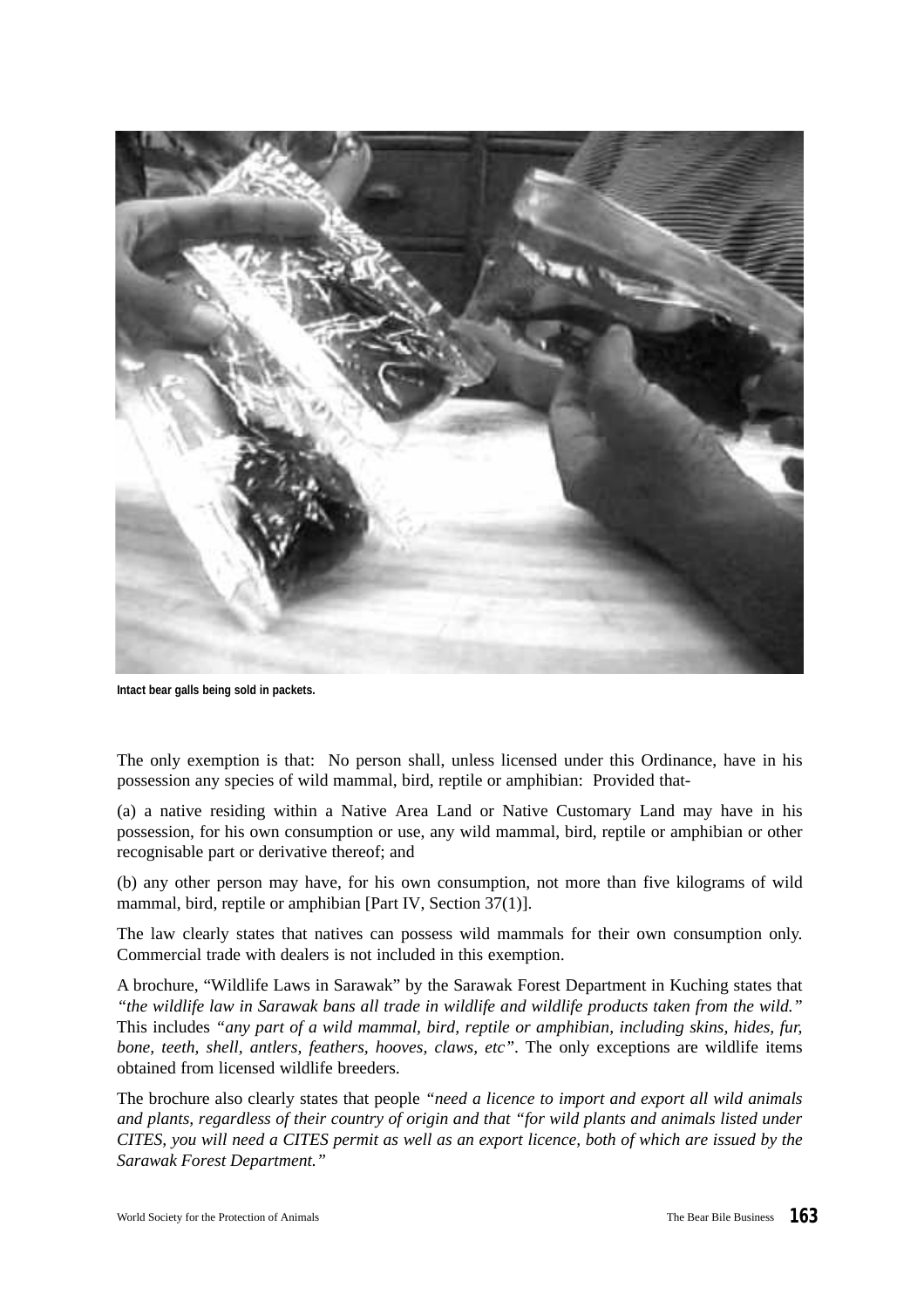#### **Sabah - Wildlife Conservation Enactment (1997)**

Under Sabah's Wildlife Conservation Enactment (1997), the sun bear is listed as a "Totally Protected Animal". [Schedule 1, Part 1, Section 25(1)]

The relevant definition of "animal product" for this study from the Enactment is *"any dead animal or part thereof whether or not included in a manufactured or processed article except where it has ceased to be in a readily identifiable form as a result of such manufacturing or processing"* (referring to protected or totally protected species). The key provisions are:

● No person shall hunt any animal of a species listed in Part 1 of Schedule 1. [Part IV, Section 25(1)]

● No person shall possess any animal of a species listed in Part 1 of Schedule 1 or an animal product of an animal listed in Part 1 of Schedule 1 unless authorised in writing by the Minister acting on the advice of the Director. [Part V, Section 41(1)]

● The sale or purchase of live protected animals or animal product of a protected animal is prohibited except where that person has a certificate of legal ownership in respect of that animal or animal product; under the authority of an animal dealer's permit granted under section 51; where the person has an animal farming permit granted under section 78. [Part V, Section 48 (1), Section 48(2)]

● The import and export of a live protected animal or animal product of a protected animal is prohibited except under the authority of permit granted by the Director upon such conditions as may be specified therein and subject to the payment of such fee as may be prescribed. [Part V, Section 53(1)]

#### **The WSPA study of the trade in bear products in Malaysia**

In June and July 2002, 73 Traditional Chinese Medicine (TCM) shops were randomly visited in five cities chosen to provide a geographical spread across Malaysia, namely -

Kota Kinabalu, Sabah Kuching, Sarawak Georgetown, Penang Johore Bahru, Johore Kuala Lumpur, Selangor (Capital city of Peninsular Malaysia)

Researchers asked TCM retailers a series of questions on bear galls, bear bile powders and manufactured bear bile medicines that they sold. Usually, the same questions were asked to all traders visited, though at times, fewer questions had to be asked and at times, more in-depth questions could be asked.

For the purposes of the investigation, the bear products being looked at were defined thus:

**1. "Bear gall" or "bear gall bladder"** refers to intact galls. They may have been cut up but not ground or mixed with other ingredients.

**2. "Bear bile powders"** refers to bear bile powders, capsules, crystals, flakes, etc which are usually pure bear bile from farms, though capsules are sometimes mixed with herbs or pearl powder.

**3. "Manufactured bear bile medicine"** refers to manufactured medicines containing bear bile chemically processed with other ingredients and could take the form of ointment, capsules and pills.

**4. "Bear products"** is the collective term for bear galls, bear bile powders and manufactured bear bile medicines.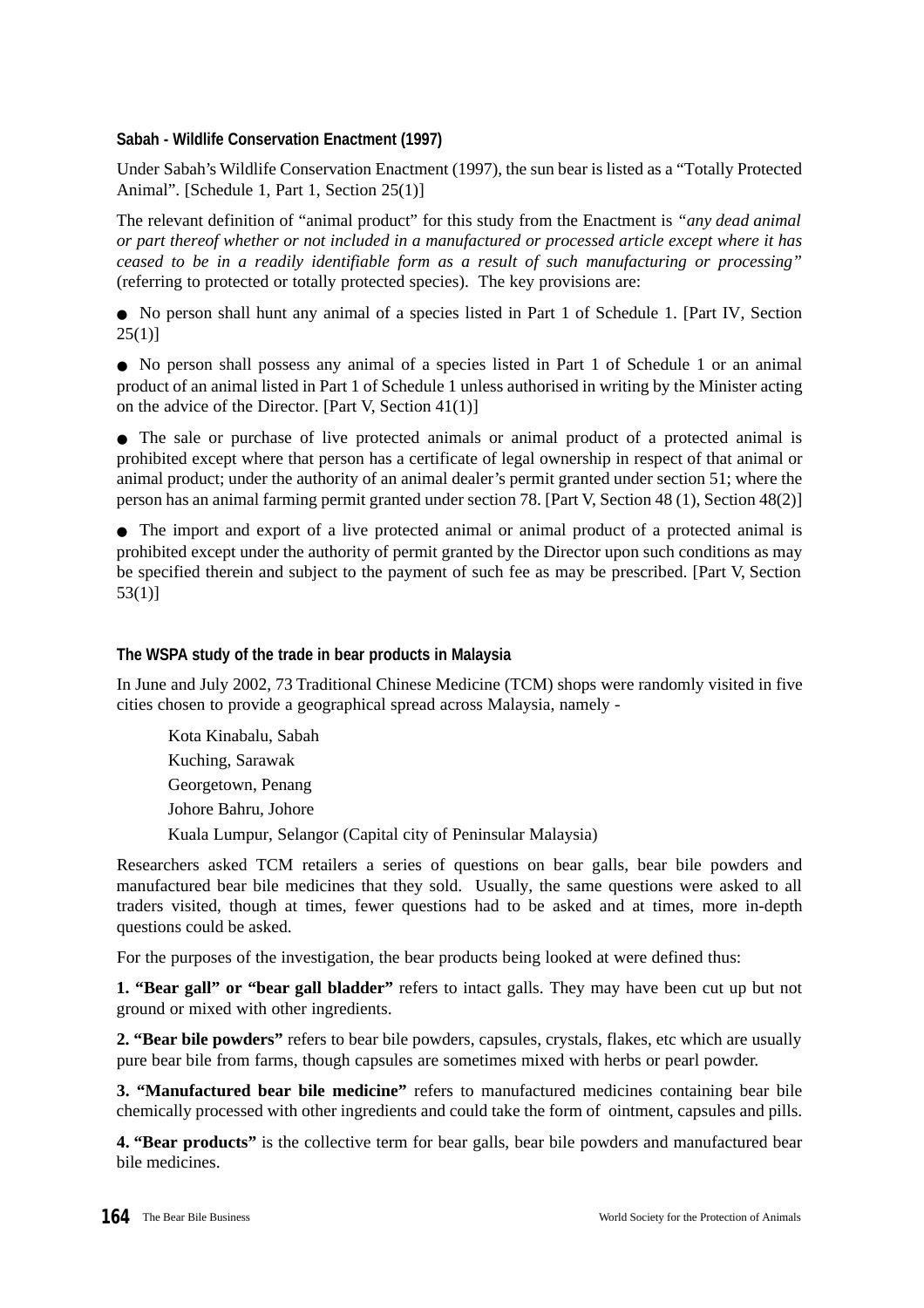**5. Authenticity:** When referred to in this report, "bear gall", "bear bile product" or "manufactured bear bile medicine" or "bear products" refer to how the products were sold/promoted/presented. determining whether traders were selling counterfeit products was not the remit of the investigators.

**6. Traders:** Are any TCM Shopkeepers or salespersons interviewed.

**7. Stock / items for sale:** If traders said that they sold a particular bear product and said it was out of stock, it was counted as a product they had for sale.

#### **Key findings**

Fifty seven (78%) shops, out of the 73 visited in East and Peninsula Malaysia sold bear galls, bear bile powders or manufactured bear bile medicines containing bear bile.

| <b>City</b>               | <b>Total</b><br>number<br>of shops | Number of<br>shops<br>selling 'bear<br>galls'<br>$(and \%)$ | Number of<br>shops<br>selling 'bear<br>bile<br>powders'<br>$(and \%)$ | Number of<br>shops<br>selling 'bear<br>bile<br>medicine'<br>(and %) | <b>Total</b><br>number of<br>shops<br>selling 'bear<br>products'<br>(and %) |
|---------------------------|------------------------------------|-------------------------------------------------------------|-----------------------------------------------------------------------|---------------------------------------------------------------------|-----------------------------------------------------------------------------|
| Kota Kinabalu,<br>Sabah   | 8                                  | 5(62.5%)                                                    | $2(25.0\%)$                                                           | 1(12.5%)                                                            | $6(75.0\%)$                                                                 |
| Kuching,<br>Sarawak       | 24                                 | 3(12.5%)                                                    | (20.8%)<br>5.                                                         | (29.2%)<br>7                                                        | 14 (58.3%)                                                                  |
| Georgetown,<br>Penang     | 19                                 | 5(26.3%)                                                    | 13 (68.4%)                                                            | 11 (57.9%)                                                          | 17 (89.5%)                                                                  |
| Johore Bahru,<br>Johore   | 7                                  | 1(14.3%)                                                    | $7(100.0\%)$                                                          | (42.9%)<br>3                                                        | 7 (100.0%)                                                                  |
| Kuala Lumpur,<br>Selangor | 15                                 | 7(46.7%)                                                    | 12 (80.0%)                                                            | (6.7%)<br>1                                                         | 13 (86.7%)                                                                  |
| <b>T</b> otal             | 73                                 | 21 (28.8%)                                                  | 39 (53.4%)                                                            | 23 (31.5%)                                                          | 57 (78.1%)                                                                  |

**Table 1 - Range of bear products in Malaysia**

NB: 1) Percentages are calculated from the total number of shops in each category 2) Some shops sold more than one type of bear product

Johore Bahru had the highest rate of sale of bear products at 100%, followed by Penang (89.5%) with Kuala Lumpur very closely behind (86.7%), then Kota Kinabalu (75%) and trailing quite far behind, Kuching (58.3%). See Table 1.

Kota Kinabalu had the highest percentage of shops selling intact galls and Kuching had the lowest. Less than 50% of shops in each Peninsular Malaysian city visited sold intact galls although Kuala Lumpur did have a relatively high percentage at 46.7% of surveyed shops selling them.

More than 90 bear galls were seen in TCM shops across Malaysia during this study.

Many traders noted:

- The presence of counterfeit galls in the market.
- That bear galls are prohibited from sale but bear bile powders and patent medicines are not.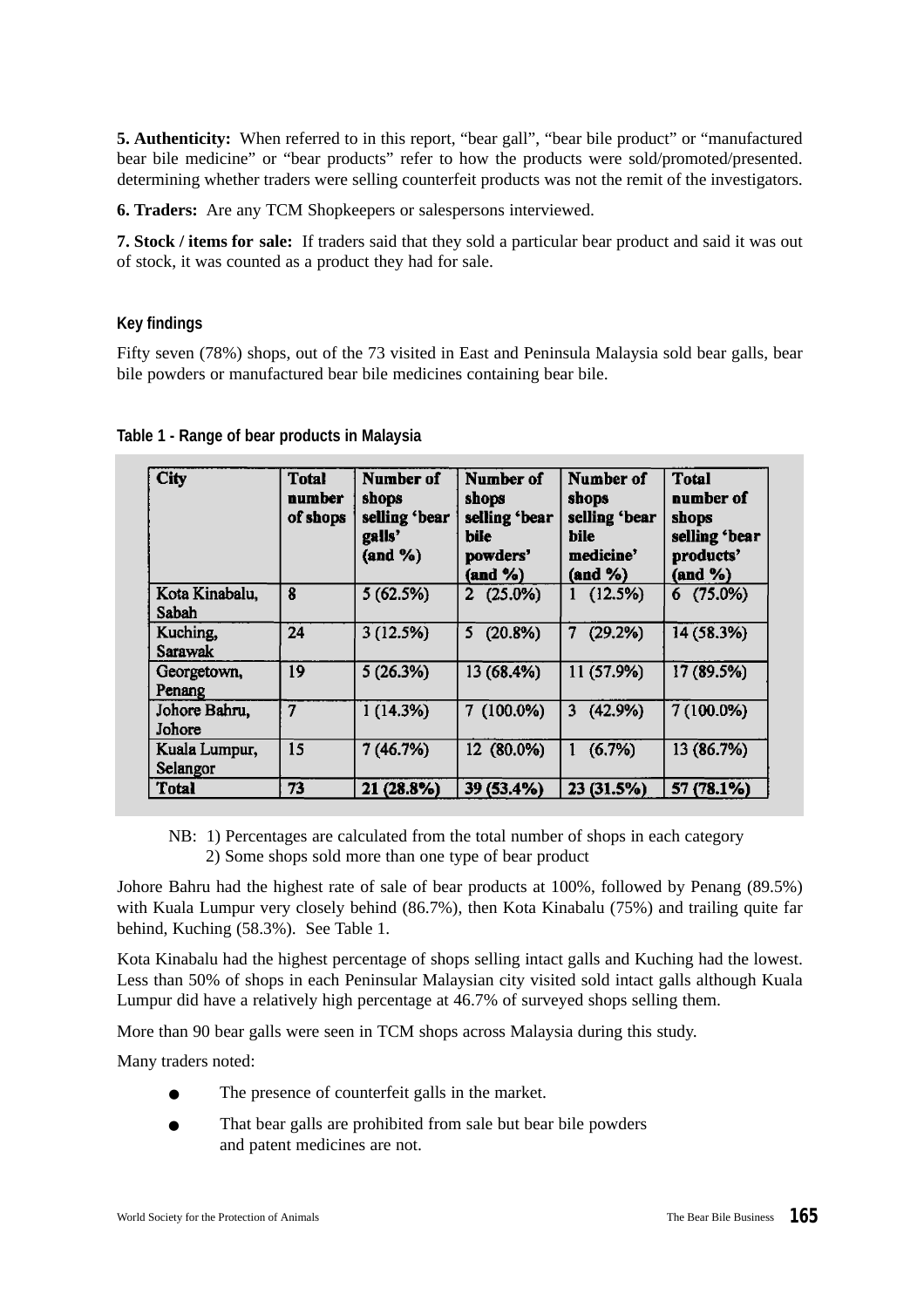That recent imports of manufactured bear bile medicine have "xiong dan" [bear bile] omitted from their ingredients list or product name. Most said bear bile continued to be in the medicine while others were not sure or said it no longer contained bear bile.

The price range for all the bear products was wide, especially for galls. This could be because some were counterfeit. The most expensive specimen found was valued at RM 20,000 (US\$ 5263) for one gall.

The chief source of bear products, for all categories of products was China. Local/neighbouring sources were significant nevertheless, from areas such as the border between Sarawak and Indonesia, Kalimantan, Pahang, Klang and "Si Ma" or "Spanjung" near Kuala Lumpur.

There was significant knowledge of bear protection among traders. There was also significant knowledge of bear farming. Traders often thought bear bile imports from farms were legal by virtue of them being from farmed bears.

At least two bear products from China were found displaying "MAL" registration numbers.

There is a network of retailers, distributors, wholesalers and manufacturers in Malaysia for the bear gall and bile trade.

While gall acquisition was more irregular, bear bile powders and manufactured bear bile medicines were usually in stock all the time or regularly imported. There was evidence of traders being able to meet orders of large quantities.

Many traders said bear products could be exported easily by concealing or cutting them up or because bear bile powders and manufactured bear bile medicines could be legally exported without problems. There were more reservations on whether galls could be exported.

Import methods ranged from being trafficked by Chinese nationals to coming in through cargo such as a ship, hidden among herbs.

A significant number of shops (40) kept bear products out of the sight of customers. Yet many were displayed openly as well, especially manufactured bear bile medicines.

The majority of consumers were locals and Chinese of various nationalities. Koreans formed a large part of foreign consumers.

The most common use of bear bile was for heatiness and heatiness related symptoms. It was also commonly used for superficial wounds, muscular aches and injuries.

Appendix 1 summarises the key statistics found in this study.

#### **Overview**

It is noted that the sample size of shops varied across cities, however, some general observations can be made when comparing the overall findings.

#### **Scale of the bear bile business in Malaysia**

Peninsular Malaysia had the highest percentage of shops selling bear products (90%), followed by Kota Kinabalu (75%) and Kuching (58%). One factor for this could be the more affluent population there which can afford expensive bear products. Although the bear trade seems to be less pervasive in East Malaysia, shops that do sell it in Kota Kinabalu seem to have easier access to intact galls from local bears than the more urban Peninsular Malaysia.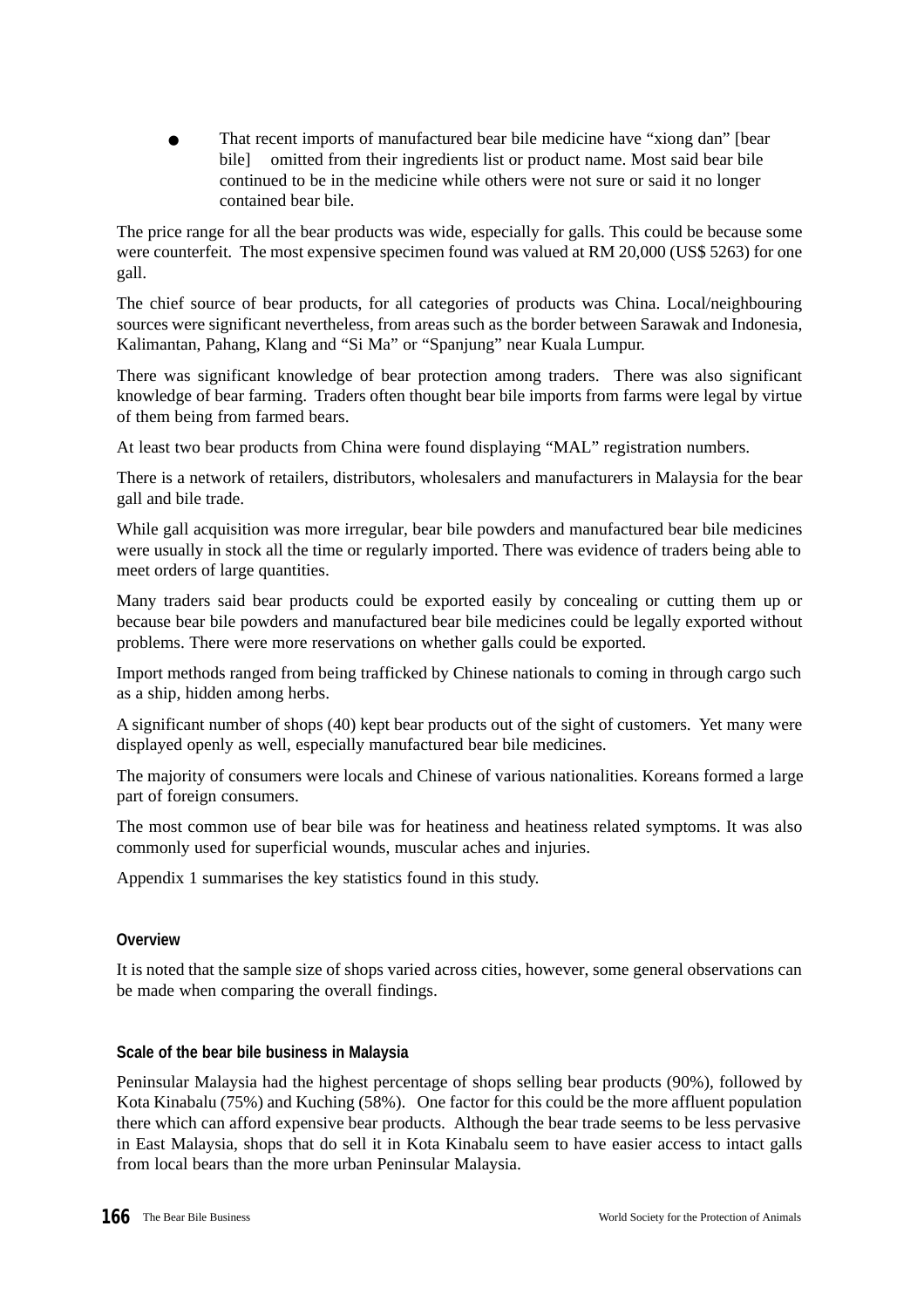

**A box of four galls in a TCM shop – over 90 galls were found on sale during the study.**

More than 90 galls were seen in TCM shops during this study. It is significant that Kota Kinabalu had the highest percentage of shops selling intact galls (63%), followed by Kuala Lumpur (47%). Again, Kuching had the lowest percentage of shops surveyed selling bear galls among the cities surveyed at only 13%.

By contrast, Meijaard found more evidence of the bear trade in Sarawak than Sabah<sup>3</sup>. This could be due to a number of variables, not least the sizes of samples in the studies, or may indicate some evolution of the bear trade in the past few years, for example increased imports of manufactured products with bile ingredients.

One trader in Peninsular claimed that bear bile capsules were imported more frequently because they posed fewer problems with Authorities than intact galls. The same trader also said that such forms of bear bile were more convenient for users and for sale. "Hsuing Dan Tieh Ta Wan" was the most popular manufactured bear bile medicine found.

#### **Prices of galls**

Kuala Lumpur had the most expensive galls, possibly because as the capital city and a more affluent clientele exists. Mills and Servheen found in Kuala Lumpur a price range for galls of US\$ 1-14 per gram, the researchers in this study found the price range to have increased to US\$ 3 - 24 per gram<sup>1</sup>. Traders who sold entire galls had a staggering range in pricing, from US\$ 46 - 5263 per gall.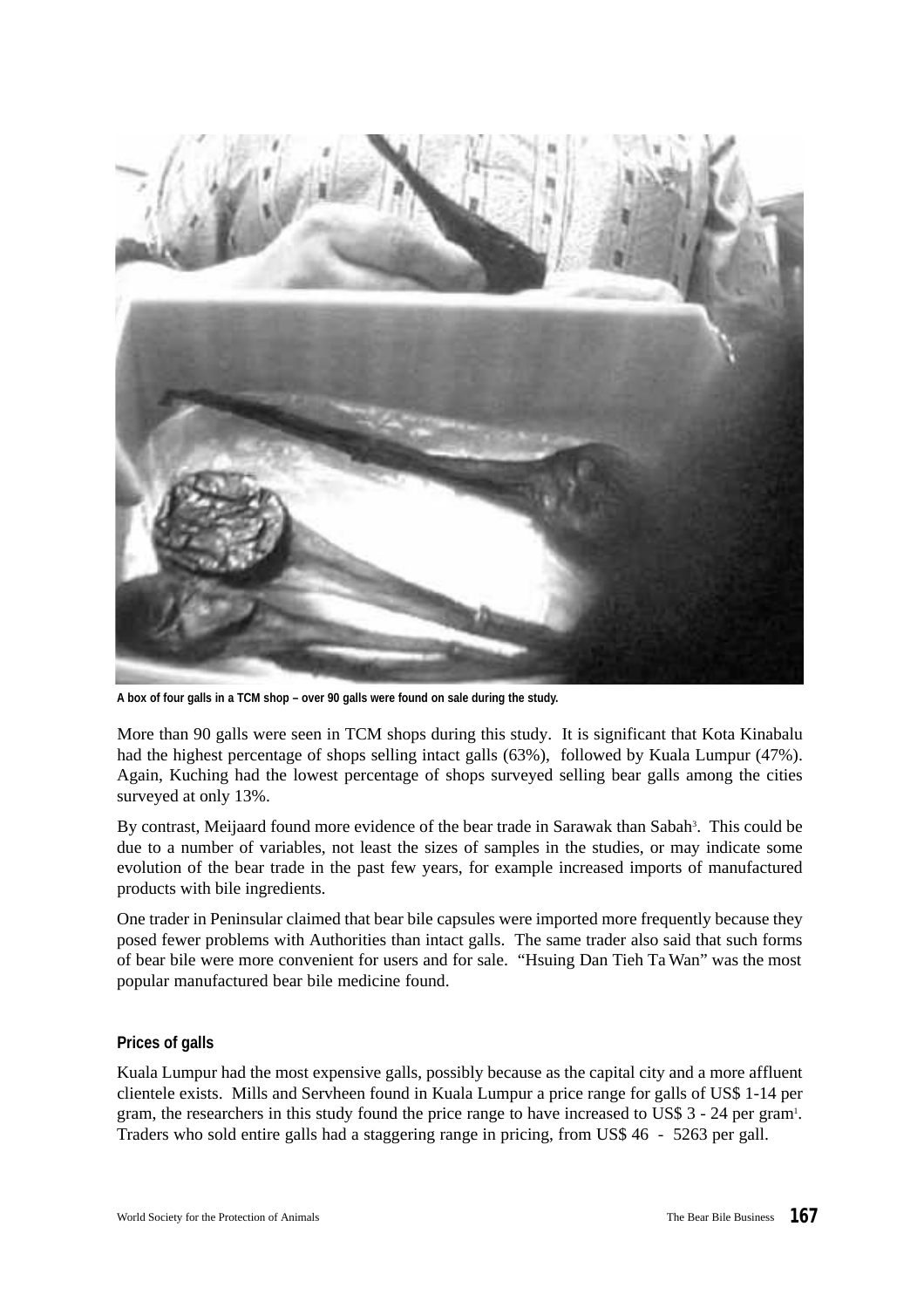Mills and Servheen found the price range in Kota Kinabalu to be US\$ 1 - 4 per gram while researchers in this study found it to be US\$ 3 - 20 per gram with traders selling entire galls citing US\$ 34 to US\$ 263.

Manufactured bear bile medicine was the least expensive as it is mixed with other ingredients; more expensive are bear bile powders; and more expensive still are intact bear galls.

#### **Supply**

Peninsular Malaysia provides strong evidence that China is not only able to provide the most bear products, but it is also able to sustain a regular supply. Here traders said that they would always have bear galls, bear bile and bear bile manufactured bear bile medicines in stock despite Peninsular Malaysian legislation prohibiting such trade. And that these were chiefly from China. Traders in Sabah and Sarawak said that the supply of galls, believed to be principally from local bears, were irregular.

It is not only the regularity of supply but also the scale of the trade that is of concern. In Penang and Johore Bahru quite a few traders claimed to be able to take on large orders and just asked for sufficient notice.

**China:** Seventy-two percent of the bear products found during this study were reported to be from China, with many believed to be recent imports. Northern and Northeastern China including Suzhou, Yunnan Province, Hei Long Jiang, Fuo Shan, Guangzhou were specifically mentioned as sources of bear products.

**Southeast Asian countries:** Meijaard's observation of trade between Sarawak and Indonesia was echoed by one shop in Sarawak. In both Kuching and Kota Kinabalu, local bears were a common source for galls. In Peninsular Malaysia, where sun bears are totally protected, specific sources of galls were "Simah" or "Spanjung" near Kuala Lumpur, Pahang and Klang.

Malaysian manufacturers' addresses were found on bear bile products indicating a local industry of commercially viable size.

**Others:** Hong Kong and India/Nepal were equally cited as sources of bear products (4% each of total products found in study). Alaska, Canada and Russia were also cited as sources.

#### **Import and acquisition**

There were some interesting trends in import. Evidence was found of passengers importing bear products as well as the products coming in through cargo.

**Large scale import:** Wholesalers and distributors were mentioned as importers, particularly strong in Johore Bahru. Furthermore, two traders said a Malaysian "factory" imports bear bile powder stored in clear bags about 0.5 metre in length and then distributes them to local medical halls. Another factory was reported to receive galls from China to confirm the authenticity of the bear bile.

**Concealing among herbs:** One import method, cited twice, was to conceal the bear products among herbs. One trader expanded on this, saying that the products were shipped in a large container with other herbal products, with the bear products omitted from Customs declaration forms. She claimed that if Customs officials discovered the undeclared stock, bribes may be used.

**Chinese nationals:** Chinese nationals who imported galls or crystals were cited at least twice and another Chinese distributor reported carrying in the products himself.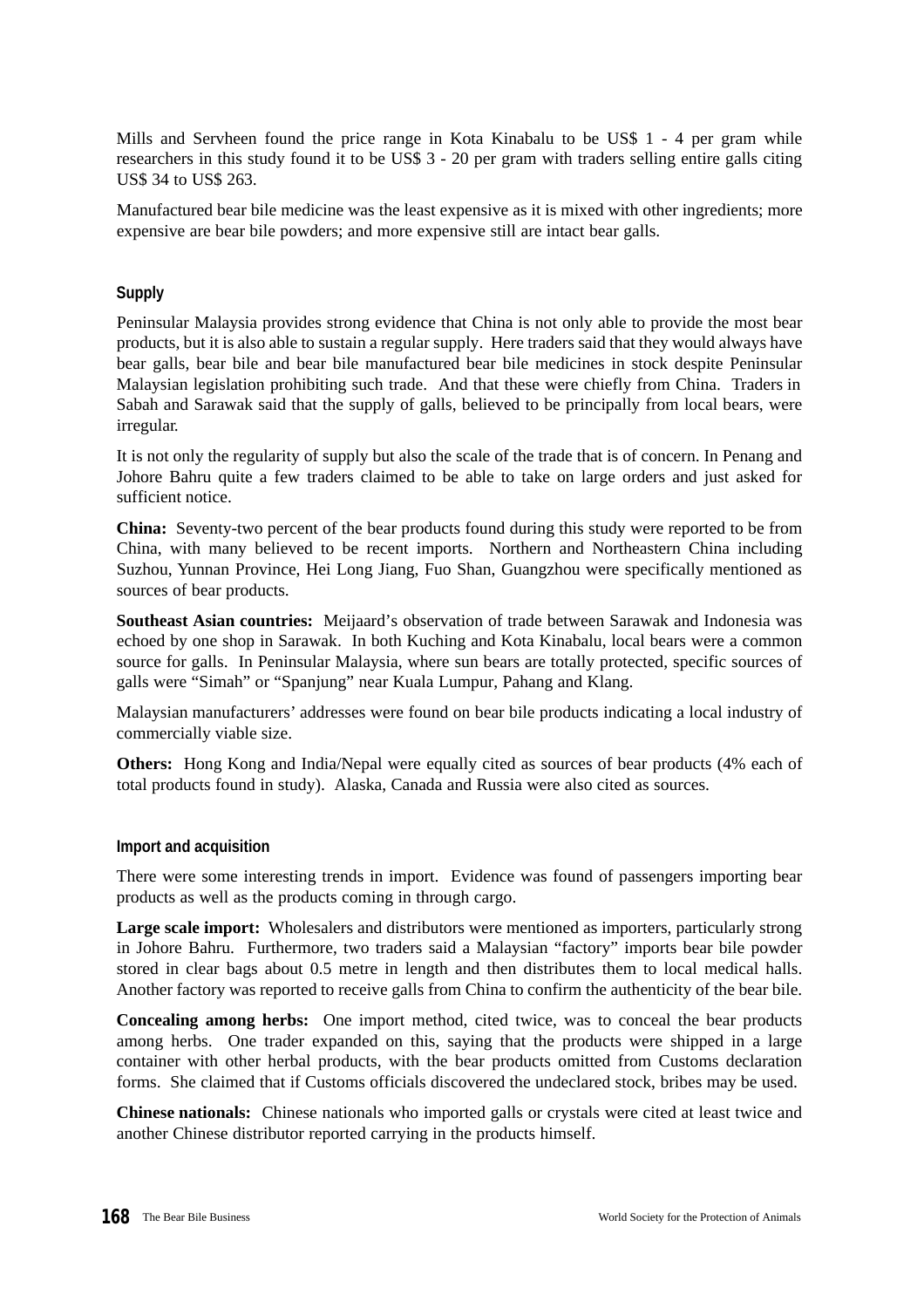

**72% of the bear products found during this study were reported to be from China, with many believed to be recent imports**

**Orang Asli (native people of Malaysia):** At least one trader said she received bear galls from an individual who liaises with the Orang Asli in Peninsular Malaysia where the sun bear is protected without exception.

Although there are variations in the animal protection legislation (see earlier), any commercial trade involving the Orang Asli hunting sun bears would be illegal.

One trader said bear bile was now more frequently imported in the form of capsules partly because this posed fewer problems with Customs and Authorities as the authenticity of the product was almost impossible to determine by visual examination.

One trader who said that traders in TCM, can always "find alternative routes of importation" for bear galls, adding that Taiwan imports large amounts without problems.

Such a response shows an almost invincible response to law enforcement. It ties in with what Enforcement Director at the PERHILITAN, Khairiah Mohd Shariff, has said about fighting a losing battle with wildlife crime which boasts an expansive network, highly organised operations and hundreds of smugglers<sup>15</sup>. This illustrates the urgent need for multi-faceted, large-scale efforts to curb wildlife crime in Malaysia.

#### **Legality**

There were several key findings that surfaced among traders on the issue of legal issues surrounding the trade in bear products in Malaysia.

**Misconception of bear bile from farmed bears being legal:** Amongst the traders it was generally recognised that bears are protected. They also associated the scarcity of bears with the difficulties acquiring bear parts. However, most also felt that they were not flouting any laws, perceiving the sale of bear derivatives from farmed bears to be legal. Some traders thought this was because the bears did not have to be killed for the bile.

Clearly there is a need to inform the TCM industry of the suffering on China's bear farms, and that international trade in bile from these farms in strictly banned. Only one trader said that bear farming was more cruel than killing a bear for its gall.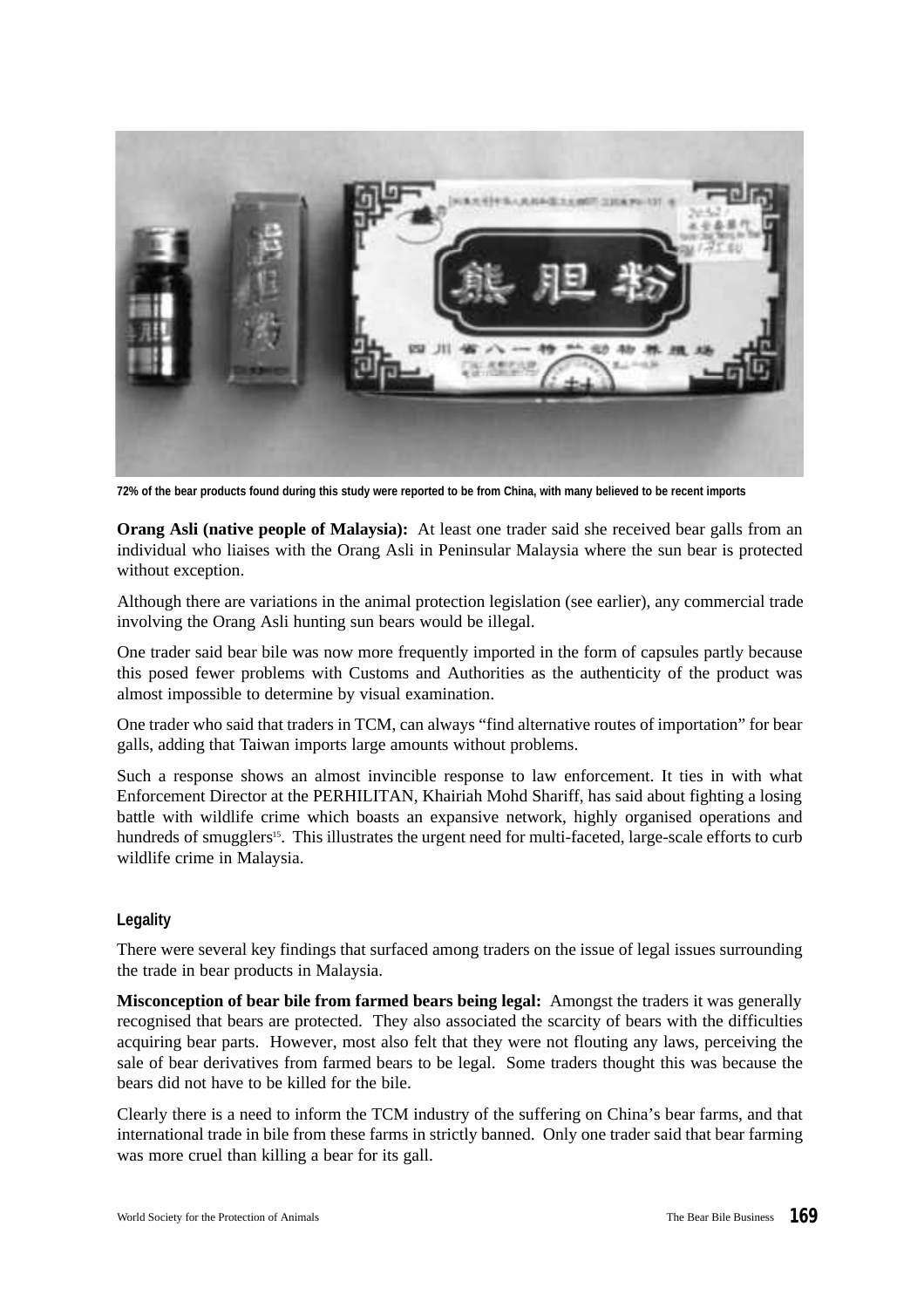**Galls preferred to bile:** There was also evidence, that traders still saw galls (as compared to processed forms of bear bile) as a way of authenticating the specimen. This is an example of how as long as there is a demand for bear bile, galls from wild bears would still be in demand because they are seen as the real 'McCoy'. This illustrates how farming bears is not the solution to curbing the illegal wild bear trade as promoted by Chinese proponents of bear farming<sup>24,28</sup>.

**Illegal products considered legal:** Many traders also believed that while trade in intact galls was banned, they could continue to trade in manufactured/processed bear bile products. Legislation in Sarawak uses the term "recognisable part or derivative" when referring to parts of protected animals that cannot be traded. Sabah legislation defines an "animal product" as "any dead animal or part thereof whether or not included in a manufactured or processed article except where it has ceased to be in a readily identifiable form as a result of such manufacturing or processing". The legislation needs to be amended urgently in these states.

In Peninsular Malaysia, the legislation refers to "parts" of totally protected animals that cannot be traded but it does not specify for them to be readily recognisable so there is more leeway for bear galls, bile products and manufactured bear bile medicines to be covered under the relevant provisions and in fact, one seizure of bear galls has been reported in Penang. Yet there is a need to clarify that manufactured and processed medicines containing totally protected animals are covered by the Act.

Despite these possible loopholes in the legislature, CITES permits would need to be issued by the relevant CITES authorities for the import of such products and all three Malaysian CITES Management Authorities have stated that they have never issued permits for bear galls or bear bile products. So the import of the bear products found during this study could not have been legal (unless they were Pre-Convention stock).

Since indigenous sun bears cannot be legally hunted, there is no internal or external supply of these products that is legal.

**Export**: Many traders told researchers to conceal the bear products or they offered to manipulate the specimen (such as by cutting it) to enable export from Malaysia. One also told researchers to falsely declare it as an herb to Customs officials who would not be able to tell the difference. The Australian Customs were regarded as being stricter than the others. Whilst most traders were therefore aware of the illegality of exports, some felt that it was perfectly legal to export bear products simply because it was not a liquor or drug. Clearly another example of the need for education with the TCM community.

**Kuching - a special note:** It is significant to note that the leading TCM retail chain in Malaysia did not sell bear products. In fact their salesperson at Kuching seemed to be well informed of several aspects of the bear trade including the legislation, and the fact that farmed bear bile cannot be sold. He claimed that finding bear bile would be harder in Kuching than in Peninsular Malaysia. He turned out to be correct although the trade in Kuching is nevertheless significant at over 50% of the shops surveyed selling bear products. He surmised that products found were probably counterfeit which would need to be verified.

Traders in Kuching were generally more aware of legislation prohibiting trade in bear products. The Sarawak Forest Department also had brochures cautioning tourists against purchasing illegal wildlife products. Education of traders and consumers appear to have helped to keep the bear trade at a lower level here.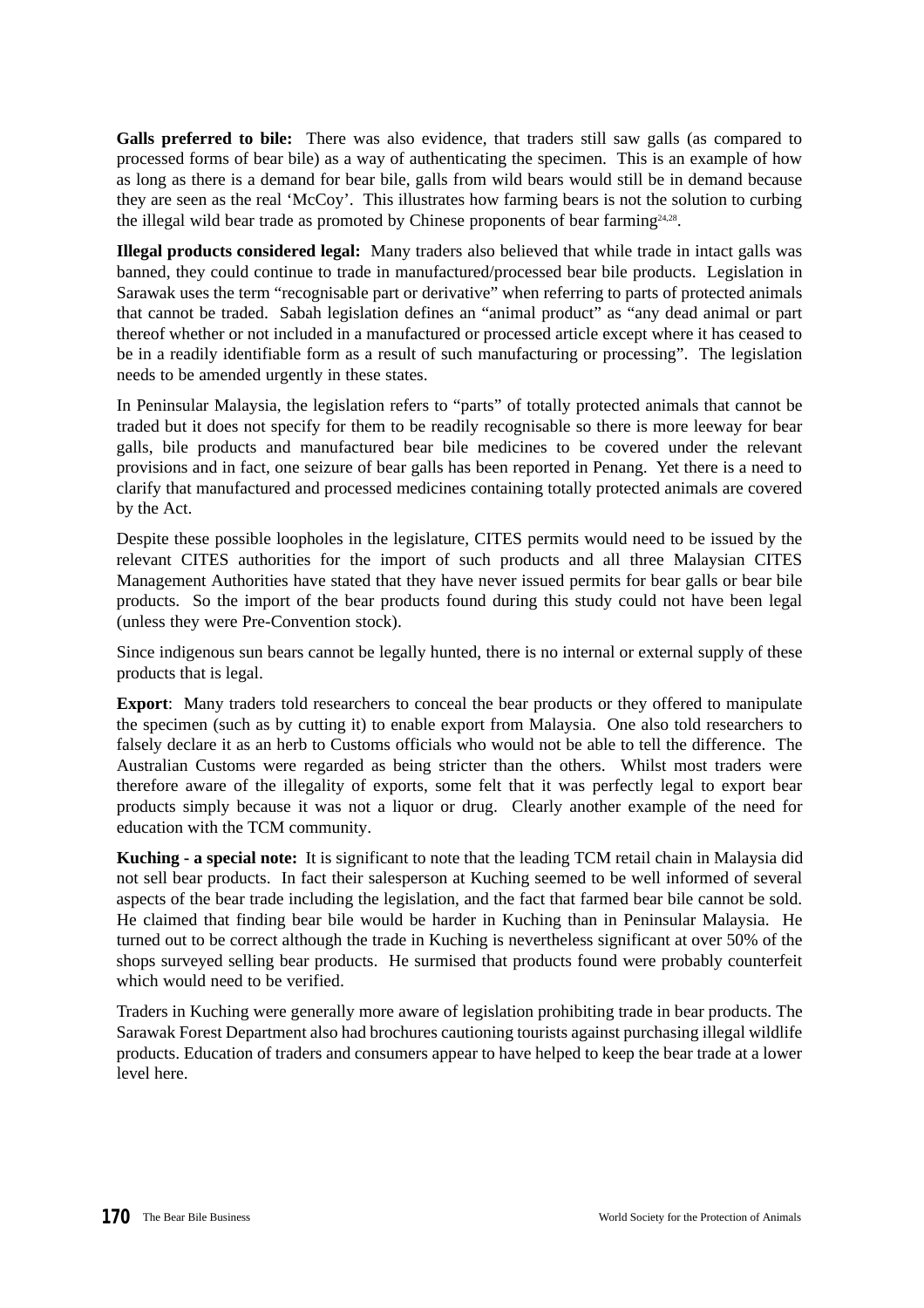

**Shelves of bear bile products: Although the level of discretion concerning displaying bear products varied, there was generally little concern about displaying manufactured products containing bear bile.**

#### **Registration By Health Authorities**

There were several important observations made on the "MAL" registration system.

**Bear bile considered a herb:** One trader said that there would be no problems bringing bear bile out of the country as bear bile was considered a herb and did not need a "MAL" number, just as herbal plants are imported into TCM shops and do not require a permit for sale. She explained that bear bile capsules were not considered a "manufactured bear bile medicine". The Physician and Executive Director of the shop explained that all "manufactured bear bile medicines" are required to apply for the "MAL" permit number by July 1st 2002.

While bear bile capsules are not herbs, their categorisation alongside herbs (if true) can be understood as health authorities have specific criteria for the registration of what they perceive to be "manufactured bear bile medicines".

**Bear bile products which do not list bearbile as an ingredient and are "MAL" certified:** There was also another response from traders (including one physician) who said that bear bile products (which in fact contain bear bile) imported of late, do not list bear bile or "fel ursi"(pharmaceutical name for bear bile) on the list of ingredients. Traders explained that such an ingredient, from a protected animal, can no longer be listed if it is to be approved by the Health Ministry.

New versions of some manufactured bear bile medicines were in fact found to not list bear bile as these traders mentioned. An example was "Tieh Ta Wan" which no longer carried "Hsuing Dan"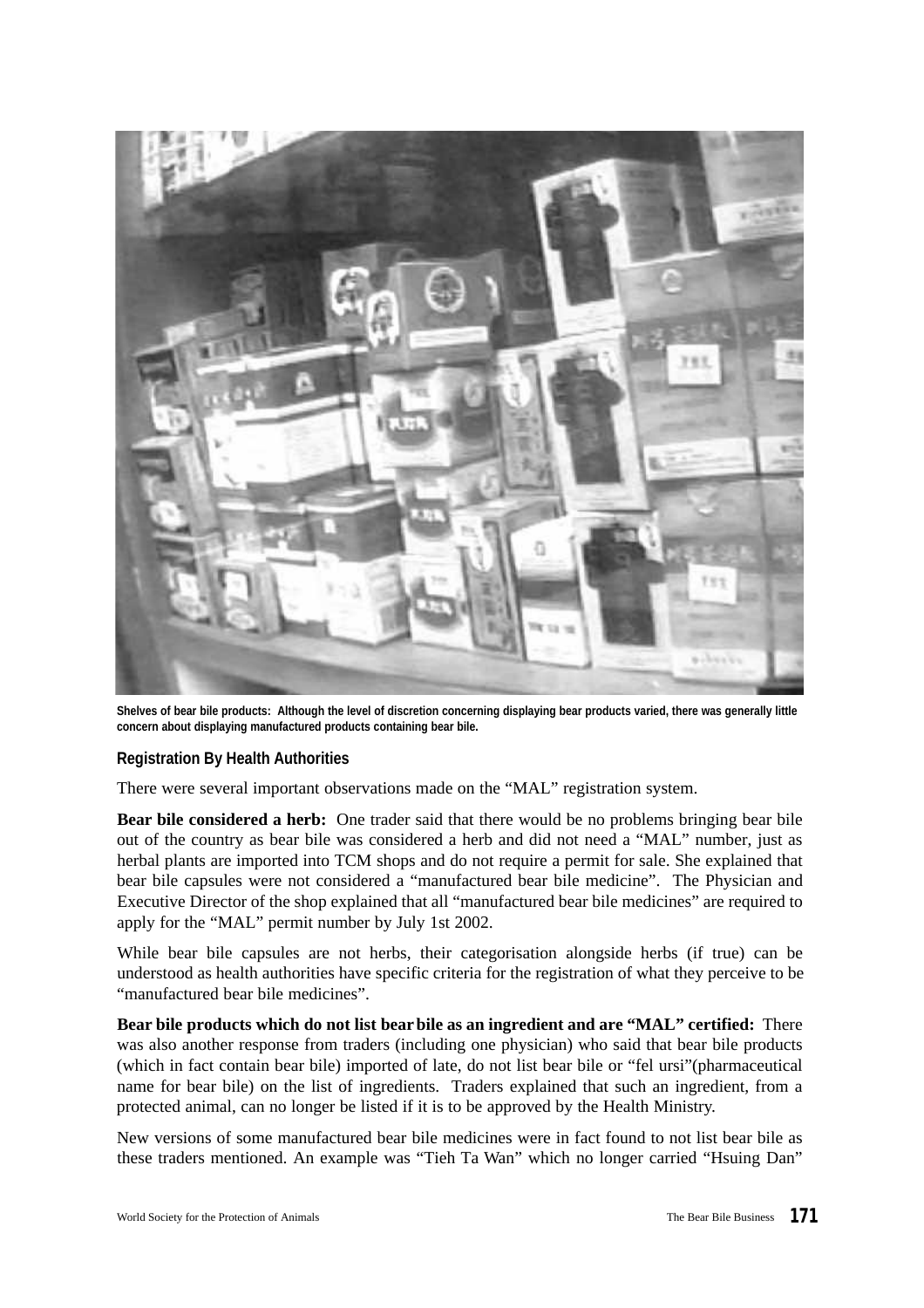(bear bile) in its name. Another, a red and white capsule, where physician showed researchers his book of ingredients – the older version of the capsule listed "fel ursi" while the later version did not.

This is similar to how many Chinese manufacturers have been found to have changed the names and packaging of certain products to indicate that Tiger bone is no longer used<sup>13</sup>.

Some traders however claimed that the products no longer contain bear gall, bile or its derivatives while others were unsure.

If the traders' hypothesis is true that health authorities do not permit endangered species such as bears to be traded, this is a welcome move. However some traders still claim that the products contain bear bile. If such products continue to contain bear bile, the relevant parties need to be questioned on false labelling. If they no longer contain bear bile, then traders (including manufacturers) need to be informed that their false claims deceive customers and perpetuate the view that bear bile is important / necessary.

**Bear bile products found with MAL number:** Two manufactured bear bile medicines, "Hsuing Tan Tieh Ta Wan" and "Tian Tai Tiang, Tienchi, Zhi Shang Wan", found during this study had "MAL" registration numbers. If authentic, this would mean products were registered by the health authorities but had not been pointed out to the CITES authorities (it is likely they were imported). Another trader also said his "Hsuing Tan Tieh Ta Wan" had health certificates that were procured and kept by dealers.

While the health authorities in any country are primarily concerned about public safety and not CITES issues, it is important for them to work with CITES Management Authorities (MA).

**Counterfeit bear products:** Traders admitted that some in the TCM industry sold galls or products made from the galls of animals such as cows and pigs. This still perpetuates and sustains the bear bile industry itself.

**Alternatives:** Ginseng, herbal teas and "Ling Zhi" (a mushroom extract) for example were recommended as alternatives to bear bile by traders. This shows that there is local knowledge of herbal alternatives. The fact that the country's leading TCM retailer does not sell bear galls shows that the industry can thrive without endangered species.

Eu Yan Sang's (EYS) development manager said to the Malaysia media that parts of endangered wildlife such as bear's gall have already been successfully substituted but that convincing users to use substitutes is the difficult part and needs more education. It is thus proposed that leading companies such as EYS be part of this education by for example, having brochures at their stores which educate consumers on the need for TCM to protect endangered animals and alternatives to endangered species products.

**Uses for bear products:** "Heatiness" was the most commonly cited use for bear products during this study, uses for sore throat, pimple and fever may also come under this general category. Also common was the selling bear products for superficial wounds, muscular strains and the like. Information on local herbal alternatives to these ailments needs to be promoted to consumers in Malaysia.

While Mills and Servheen found bear bile being used for heatiness and bruising as well, they also found it being used for liver and heart conditions<sup>2</sup>. It was not often that bear bile was said to be used for liver disease during this study. Indeed, many of the uses for bear bile found during the study were not for serious illnesses so it is hoped that alternatives will be more acceptable to consumers.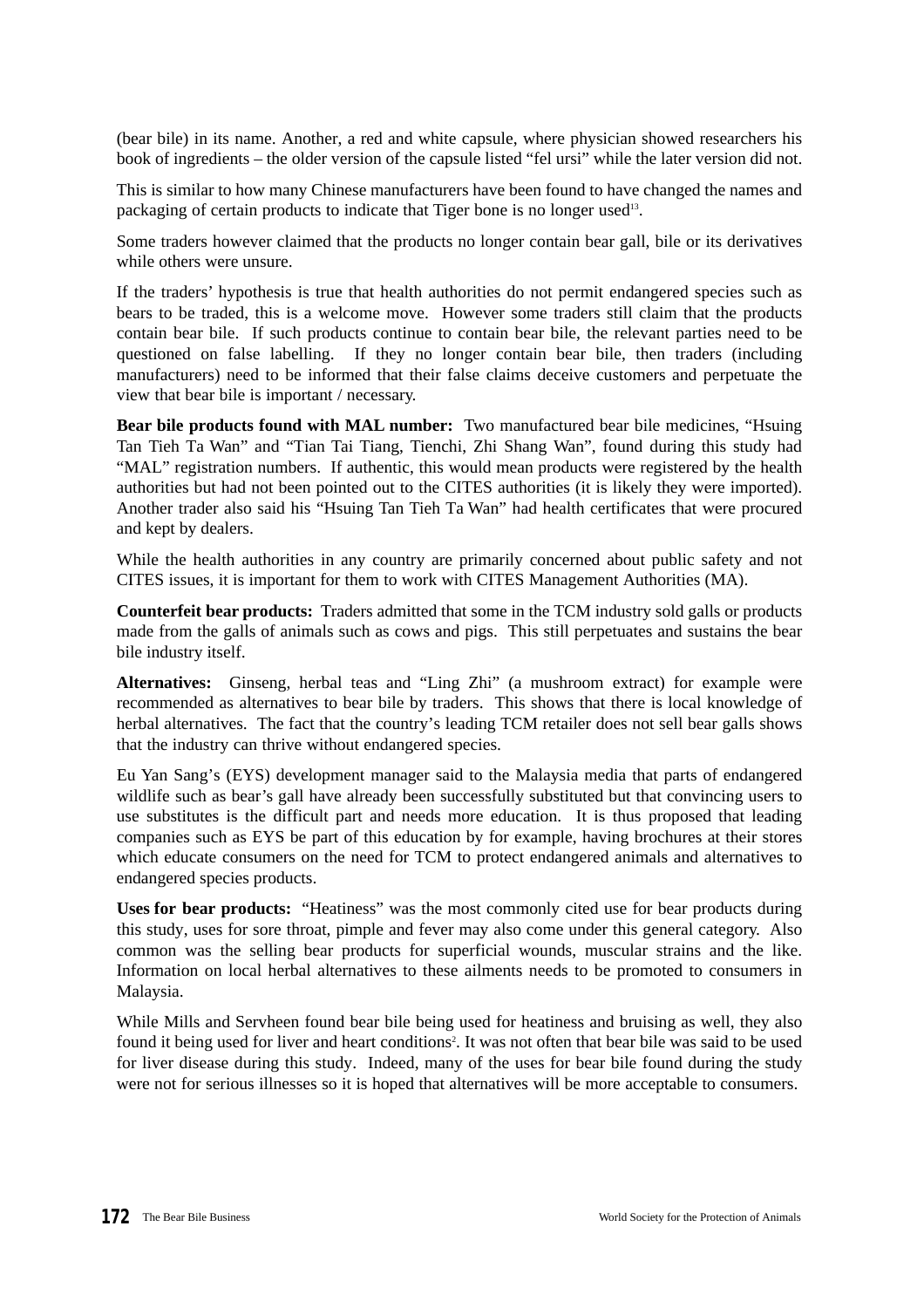| <b>INGREDIENTS:</b>                                                                                                                                       |                              |
|-----------------------------------------------------------------------------------------------------------------------------------------------------------|------------------------------|
| Radix Pseudoginseng<br>Radix Angelicae Sinensis<br>Flos Carthami<br>Fel Ursi<br>Radix Inulae Racemosae<br>Radix Curcumae<br>Fructus Amomi<br>Rhizoma Rhei | 8%<br>18%<br>10%<br>2%<br>5% |

**Fel Ursi (the pharmaceutical name for bear bile) off clearly listed on a product ingredients.**

#### **Consumers**

**Locals/Chinese** were considered the main consumers.

**Koreans and Japanese** were also identified by traders, though the former more than the latter. One trader said that Taiwanese and Koreans prefer intact galls to processed bear bile. Koreans were reported to visit Malaysia specifically to purchase galls, because sometimes it was difficult to get them in Korea. Also, the galls of more superior quality were sold to foreigners to fetch higher prices while inferior galls were sold to the locals in Malaysia. They were also reported to be resourceful, knowing where and how to find bear gall products. Such observations underscore Mills and Servheen's finding that South Koreans were willing to go to the greatest lengths to get authentic bear gall bladder<sup>2</sup>. Koreans were also reported to be knowledgeable in identifying genuine bear galls from counterfeits.

This indicates a need for a consumer education campaign for Koreans in Korea as well as by tour agents and tourist authorities in Malaysia.

It is also notable that people from **non-Asian countries** were mentioned as popular customers a few times. One trader said that European herbalists formed part of their clientele. He said this was because of a lack of knowledge in Europe as to how to dehydrate the galls appropriately. The ethnicity of the consumers from non-Asian countries was unclear but this ties in with the growth and popularity of Traditional Chinese Medicine around the world and hence the need to educate TCM communities world-wide on using alternatives to endangered species.

Consumers from **Singapore, Indonesia, and Thailand** were mentioned to a lesser degree.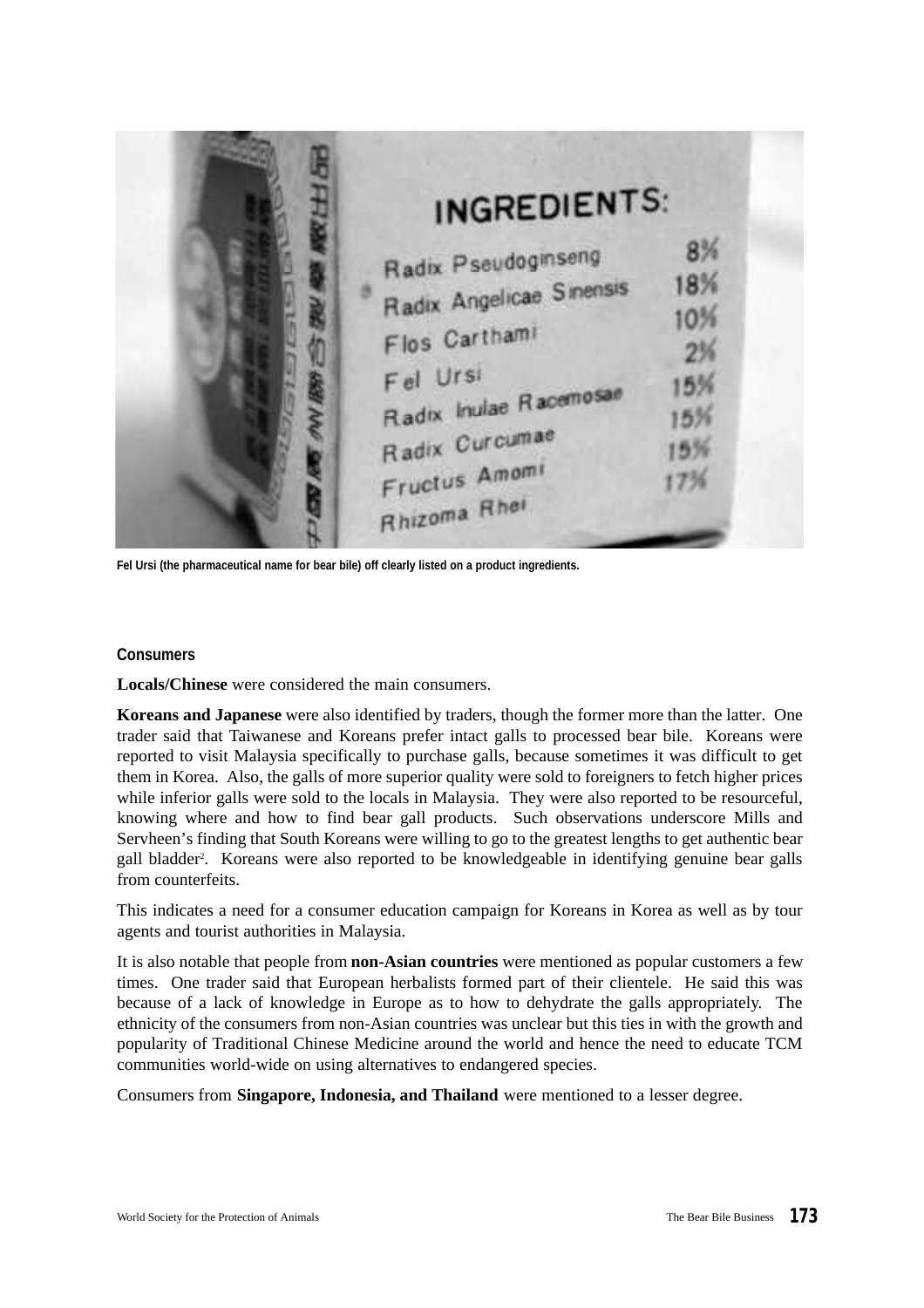#### **Recommendations**

Enforcement, legislative and educational recommendations are made here based on the data gathered during the course of this study.

#### **Recommendations for China**

(a) China, which has been found in this study to be the chief source for bear products, needs to monitor and curb this tremendous illegal bear trade originating there.

(b) Bear bile farming should be banned. The bear farming industry in China seems to be fuelling the demand for illegally traded bear bile internationally, including Malaysia where traders think that farmed bear bile can legitimately be imported.

(c) China needs to increase awareness among its people of the severity of trafficking bear bile internationally.

(d) Two manufacturers from China were reported to have changed the name and ingredient lists of bear bile products. If these products continue to contain bear bile, then such manufacturers should be imposed strict penalties for false labelling.

#### **Enforcement**

There is an urgent need to step up enforcement efforts, using data gathered such as trade routes and import methods gathered during this study. in particular to enhance border checks through better inspection of cargo and personal luggage. The prevalence of Chinese bear bile products in Malaysia emphasises how CITES regulations are at present not being adequately enforced by Customs at borders.

**Personal luggage:** Just as Mills et al found anecdotal evidence suggesting that substantial amounts of international smuggling of bear galls and bile takes place via travellers' personal luggage, this study found similar indications<sup>25</sup>.

There is a need for more stringent and random checks on passengers from China. Methods of export suggested by traders for researchers to export bear bile from Malaysia may provide clues to how bear products are imported as well - concealed, for example, in handbags, wrapped as a gifts, in books, cut into pieces.

Inspections need to recognise that bear bile is now frequently imported in the form of capsules or processed medicine.

**Cargo:** Inspections for cargo, especially Traditional Medicinal cargo need to be strengthened. Bear galls were reported to be concealed among herbs so such cargo should be subject to extra scrutiny. "Factories" were reported importing bear bile power in packets measuring 50 cm. Urgent priority should be given to detecting large scale consignments.

In referring to the tiger trade, TRAFFIC India Director Manoj Misra says, "*The trade is now largely illegal and operating almost exclusively through smuggling, with large numbers of individuals smuggling small volumes through a variety of channels,...This type of trade is very difficult to eliminate and it is critical for countries to significantly increase law enforcement and trade monitoring capacity"<sup>29</sup>* .

The same is true for the bear trade in Malaysia as well.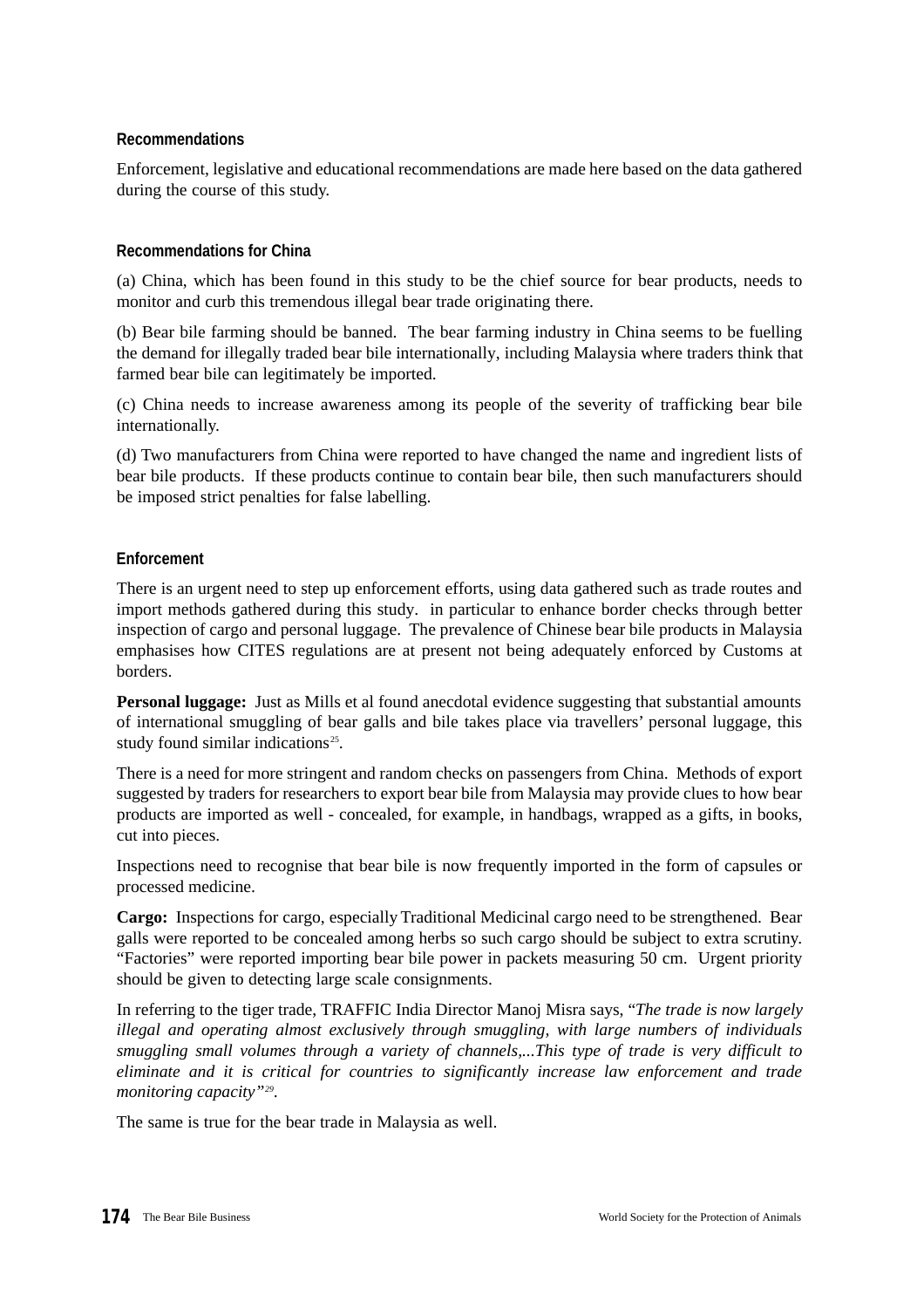

**The survey revealed that the majority of bear bile products sold in Malaysia are for relatively minor ailments.**

**Border controls:** The border between Sarawak and Indonesia was reported by Meijaard to have lax Customs checks as he witnessed vehicles crossing the border without being stopped<sup>3</sup> . The latest study indicates a similar weakness, which should be addressed immediately.

**Australia as a model for Customs:** Several traders referred to difficulties exporting to Australia and this was also found in Govind and Ho's 4 study of the bear trade in Singapore. The Australian Customs protocol, procedures and penalty system could be studied to understand what gives this image of strict control and be emulated in Malaysia and elsewhere. Although it should be noted from the Australia Bear Markets report (page 229), that the Australian model still has room for improvement.

**Improve species identification:** All relevant authorities need to be trained to identify smuggled wildlife products. With the issue of exotic meat, the lack of non-Muslim officers was admitted to be a problem in preventing identification of this illicit trade in Malaysia. It is fair to assume that this may be a problem in the case with Customs/Health authorities/Wildlife trade officers who may not be able to read Chinese and thus not be able to identify bear bile products in Traditional Chinese Medicine.

This can be addressed in a variety of ways: -

(a) Compulsory English labelling could be enforced to enable officers who do not read Chinese to identify illegal products.

(b) A manual such as the "Traditional Asian Medicine Identification Guide for Law Enforcers" (Her Majesty's Customs and Excise and TRAFFIC International) could be used or localised for use in Malaysia. This manual contains full colour images of traditional Asian medicines that, according to the packaging, may contain animal and plant species that are controlled in international trade. It was specially created for users who cannot read Chinese. It can help identify potential problem shipments that may need more detailed inspection and allow other shipments to be cleared faster. It is also said to make the inspection process easier.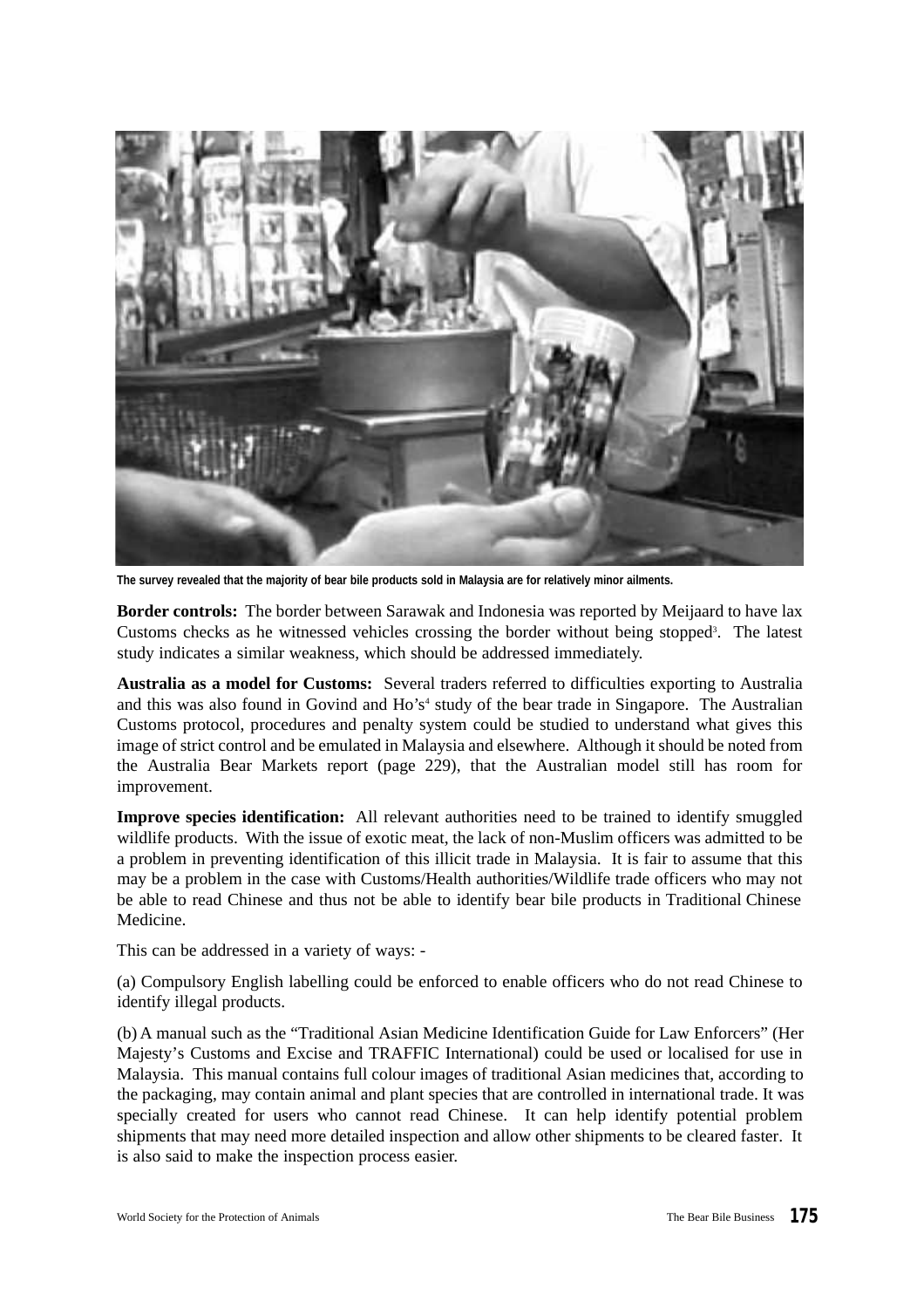(c) Officers who cannot read Chinese could at least learn some key Chinese characters.

(d) The capacity of Government agencies could be increased with more officers who can read and communicate in Chinese with TCM traders. The ability to communicate in Chinese is especially important when doing covert inspections.

**DNA:** The proposal for the Wildlife and National Parks Department to build a DNA library is still being reviewed. Forensic testing would strengthen enforcement efforts and is important especially in a range state for the sun bear.

In the case that it is not possible for local forensic testing, CITES MAs can use the services of foreign laboratories such as those of the United States Fish and Wildlife Service. With modern technology, the inability to identify illegal wildlife products should be resolved.

**Covert inspections:** Just as Mills et al recommend for East Asian countries, long-term covert investigations are needed to identify suppliers, importers, middleman, hunters and retailers involved in the trade in Malaysia<sup>25</sup>. Manpower needs to be specially trained for this.

Regular covert inspections leading to raids are essential in TCM shops so that bear galls and manufactured bear bile medicines can be seized and can serve as a strong deterrent to traders.

**Increase manpower and capacity of relevant authorities:** In more than one instance during the course of the literature review for this study, the lack of manpower was cited as a problem for enforcement in Malaysia. For example, the management of many protected areas has been neglected due to inadequate funding and staffing (Department of Wildlife and National Parks, 1999). Mills and Servheen's personnel communication with M. Kavanagh revealed that there was a shortage of trained personnel for policing the illicit wildlife trade<sup>2</sup>.

Although the Department is reported to have stepped up enforcement efforts, if manpower and funding restrictions remain, such efforts will always be limited.

**Increase anti-poaching activities:** Specific poaching areas such as "Simah" or "Spanjung" near Kuala Lumpur, Pahang and Klang identified during the course of this study provide direction for increased anti-poaching efforts.

The need for a specialised Bear Unit (like the Tiger and Rhino unit) at Wildlife and National Parks Department (PERHILITAN) has been illustrated by this study.

#### **Legislation**

**Processed medicines:** It is proposed to amend all the relevant legislation so that parts of endangered species and processed medicines, (whether in unadulterated form or in manufactured bear bile medicine form) whether they are recognisable or not, are included in any controls involving protected or totally protected animals.

Patent and processed forms of the parts of endangered animals contribute to the illegal trafficking of wildlife just as much or perhaps even more so now.

**False claims:** As WWF Malaysia has recommended, it is proposed that products claiming to contain endangered species should fall under the provisions to protect wildlife, even if the product does not contain the authentic ingredient. It is important that this is done not only for flagship species such as tigers. At the eleventh CITES Conference of the Parties, Parties were urged to consider, where appropriate, introducing measures within their territory to facilitate implementation of CITES with respect to the trade in bear parts and derivatives and products labelled as containing parts and derivatives of bear.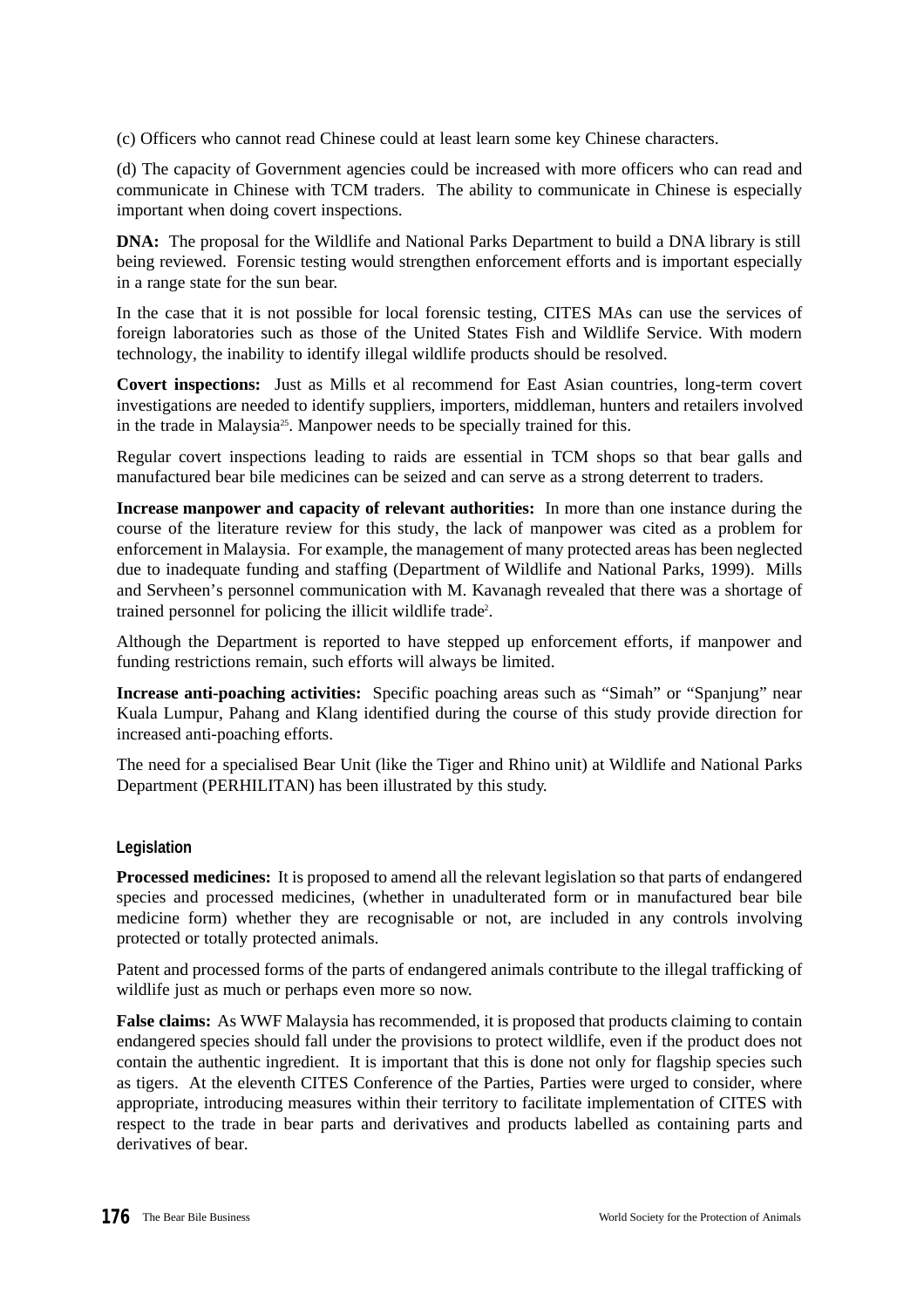**Increase legislative protection for the sun bear in Sarawak:** It is proposed that the sun bear in Sarawak should be "Totally Protected". This is recommended by sun bear expert Meijaard and mentioned in "The New Masterplan for Wildlife in Sarawak" (Wildlife Conservation Society and Sarawak Forest Department, 1996) because the species is *"extremely rare, extinct in many areas, and hunted heavily for meat, gall bladders, claws, teeth, and for trade"<sup>3</sup> .*

Even in 1988, Caldecott noted that sun bears were declining rapidly due to the opening up of the interior of Sarawak and increased hunting<sup>1</sup>.

**Use CITES terminology in Peninsular Malaysian legislation:** While the Peninsular Malaysian legislation has incorporated many CITES regulations, it does not make any mention of CITES. It is important for CITES and CITES terminology to be included in the Act to provide clarification to traders, consumers and all relevant parties that Malaysia is a Party to CITES and that it is bound to follow CITES regulations.



**Current penalties for wildlife crimes are not considered a deterrent.**

**Increase Penalties:** As environmental NGOs in Malaysia have said, the fines are not severe enough to provide a deterrent to illegal activity in Peninsular Malaysia, even with the proposed amendments to the "Protection of Wild Life Act"<sup>23</sup>. It is proposed that penalties are made more severe for wildlife crime.

#### **Collaboration**

**Interstate:** One of the products from Sabah was manufactured in Penang. And traders in Peninsular Malaysia cited the Sarawak border with Indonesia as a source for galls. Federal and state authorities need to undertake coordinated conservation initiatives.

**International:** Many tiger range states have collaborated to create The Global Tiger Forum where they have pledged *"to co-operate to police illegal trade in Tiger bone, discourage commercial consumption of Tiger bone and Tiger derivatives and to encourage other countries to enforce international measures aimed at protecting Tigers"*<sup>26</sup> .

This study has illustrated how several countries are supplying bear products to Malaysia and how consumers from various countries are also buying bear products in Malaysia. There is also evidence of regional illegal bear trade<sup>4,5</sup>. Thus it is recommended that similar collaborative initiatives be started to increase bear protection especially among range states but also among consumer countries as well.

The sun bear is one of the animals mentioned by Shepherd from TRAFFIC SEA as probably disappearing but to which little attention is paid in Malaysia. He noted research on the local wildlife population was insufficient. Sun bear range states can cooperate on research and enforcement efforts. A comprehensive study of the status of the sun bear population, including identification of habitat, threats to habitat, trade impacts, and identification of conversation measures to ensure survival is needed not only in Malaysia but in all sun bear range states.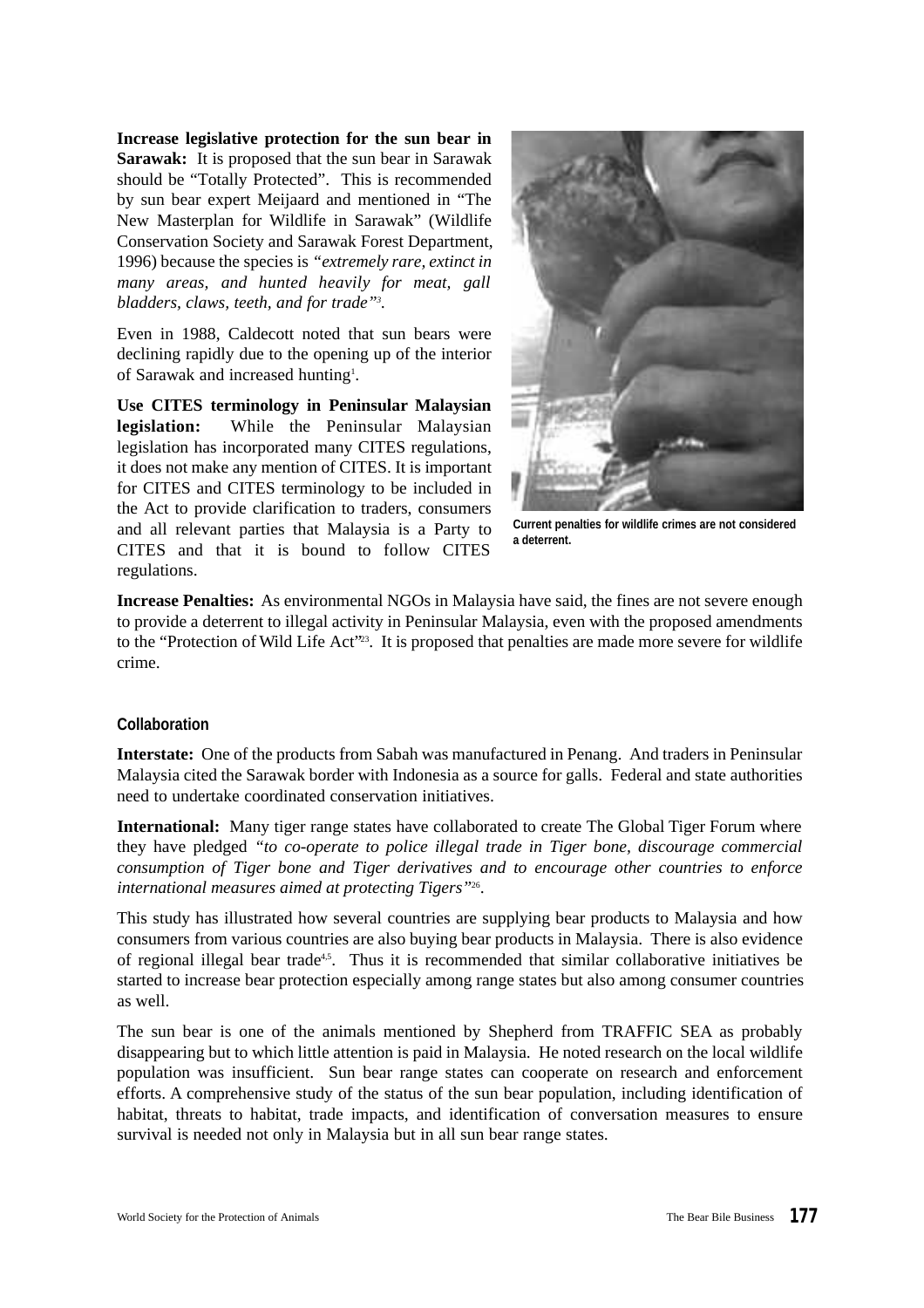The predominance of illegally imported Chinese bear bile products in Malaysia points at the need for the Chinese Government to cooperate with consumer countries on how to curb this.

#### **Working with the TCM industry**

It has been found that when compared to the other traditional medical systems in Malaysia, Chinese medicine is found to be the one that is subject to most change and modernisation, with practitioners tending to keep abreast of new developments<sup>9</sup>. This bodes well for recommendations to make Chinese medicine and the TCM industry more open to protecting endangered species.

Cooperative work with the TCM industry including TCM academics, importers distributors, retailers, physicians, pharmacists, and other TCM health professionals is necessary to work on positive solutions that enable them to continue providing the public with responsible medicine that is not at the expense of endangered species.

**Education:** Educational efforts with the TCM community should include:

- CITES regulations affecting TCM
- Clear guidance on Appendix 1 and II listed animals commonly used in TCM
- Names, pictures and manufacturers of common medicines in violation of CITES regulations and sold in Malaysia
- Conservation of endangered species
- Domestic legislation, including the protection for sun bears
- Penalties for violating legislation
- Bear bile from farmed bears not being legally imported by virtue of it being farmed
- Welfare problems with bear bile farms to address the misconception that killing a bear is always worse than farming it
- Responsible retail practice (for example, preventing falsely labelled products)
- Substitutes (both herbal and synthetic) to bear bile and other endangered species

It is helpful that the country's biggest TCM retail chain has a policy against using endangered species so the precedent has been set for use of alternatives to endangered species.

It is important that any training or education be done sensitively in the language that the traders speak in and that circulars or any information they are sent be in their predominant language as well. Concepts of Traditional Chinese Medicine may be best explained in Chinese and when someone's mother tongue is used to educate them, they may be more receptive to the message.

**Incentive schemes:** Incentive schemes such as the "Good Manufacturing Practice (GMP) licence" which was awarded to traditional medicine factories nationwide in Malaysia<sup>27</sup> can be expanded to include manufactures or retailers who do not trade in endangered species. These serve as positive reinforcement for responsible practice.

Another proposed scheme is used by the Metropolitan Police in London where a window decal is given to TCM shops which undertake to not sell endangered species knowingly. The decal would state that the TCM shop does not sell endangered species.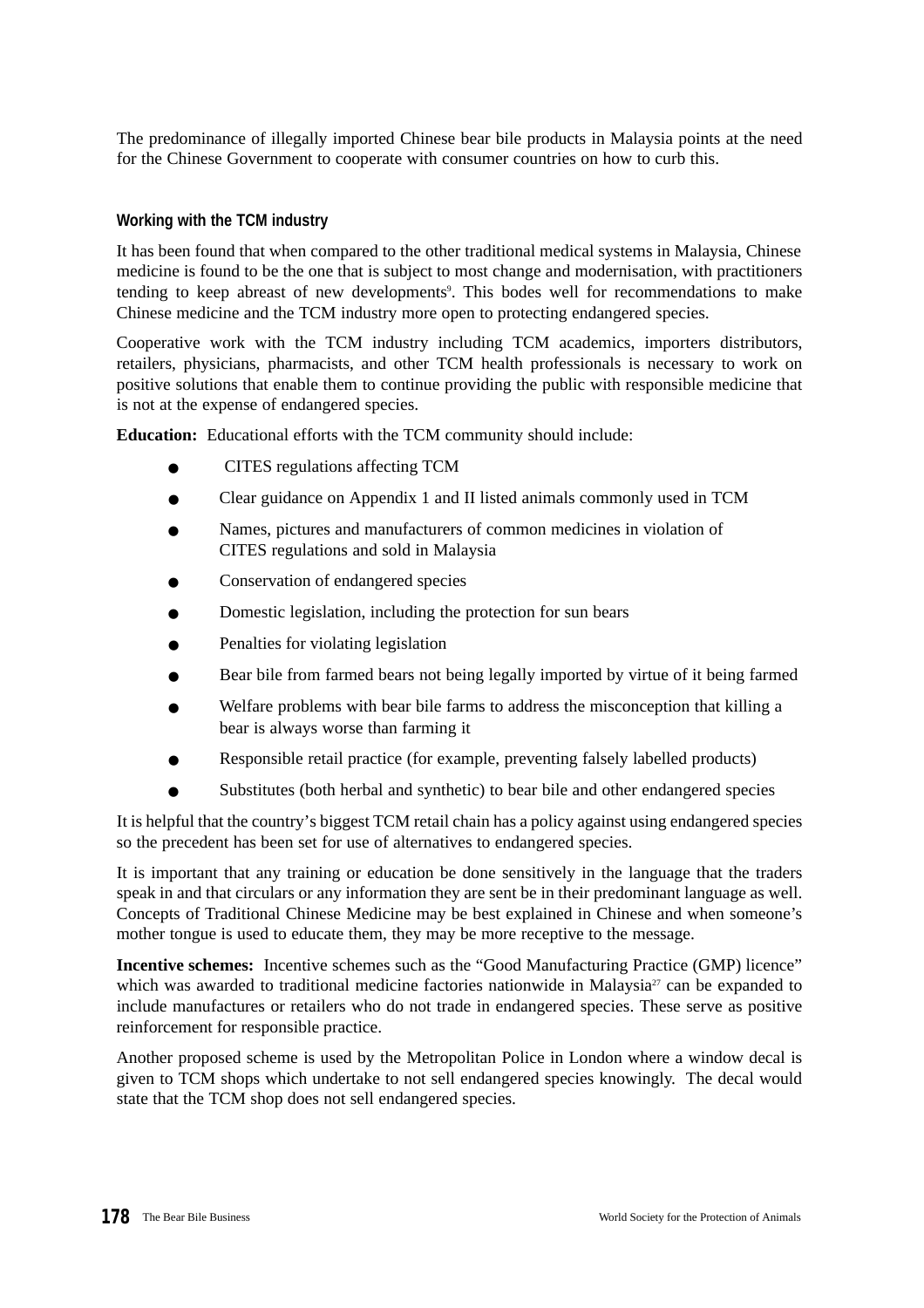#### **Working closely with Health Authorities**

The Health Authorities in Malaysia have regular contact with TCM products especially because they are now involved in regulation. Thus they are well positioned to report to the CITES MA if they come across TCM products which may be in violation of CITES.

#### **Education**

**Local consumers:** Before undertaking education, it would be useful to conduct surveys to establish the profile and attitudes of consumers to bear bile or gall bladders or endangered species in general. It is laudable that the Malayan Nature Society has announced plans to undertake such a survey.

Educational efforts by several Non-Government Organisations such as Malaysian Nature Society and World Wide Fund Malaysia are commended and need to continue.

It is also proposed that leading companies such as EYS be part of this education drive by, for example, having brochures at their stores informing consumers on the need for TCM to protect endangered animals and specific alternatives to endangered species parts in TCM.

It is important for information on local herbal alternatives to such problems to be propagated to consumers in Malaysia in languages they understand well.



There are already efforts in Sarawak and Peninsular Malaysia to encourage the public to report wildlife crime by the Government and these are commended and should be continued.

**Tourists:** The Malayan Nature Society and the PERHILITAN are commended for their plans to distribute educational leaflets at airports, ports and Customs checkpoints for tourists to prevent them from purchasing animal products. The Sarawak Forest Department in Kuching is also commended for having a clear leaflet for tourists on not exporting or buying illegal wildlife products. Such efforts should continue.

Tourists such as Chinese, Koreans and Japanese also need to be reminded not to participate in the illegal wildlife trade. Educational materials need to be in such languages to be effective. Tour agents and

authorities also need to proactively remind tourists of not buying endangered species products.

**Orang Asli:** It is laudable that the Kuala Lumpur PERHILITAN's education unit has attempted to



**A wildlife laws leaflet produced by Sarawak Forest Department.**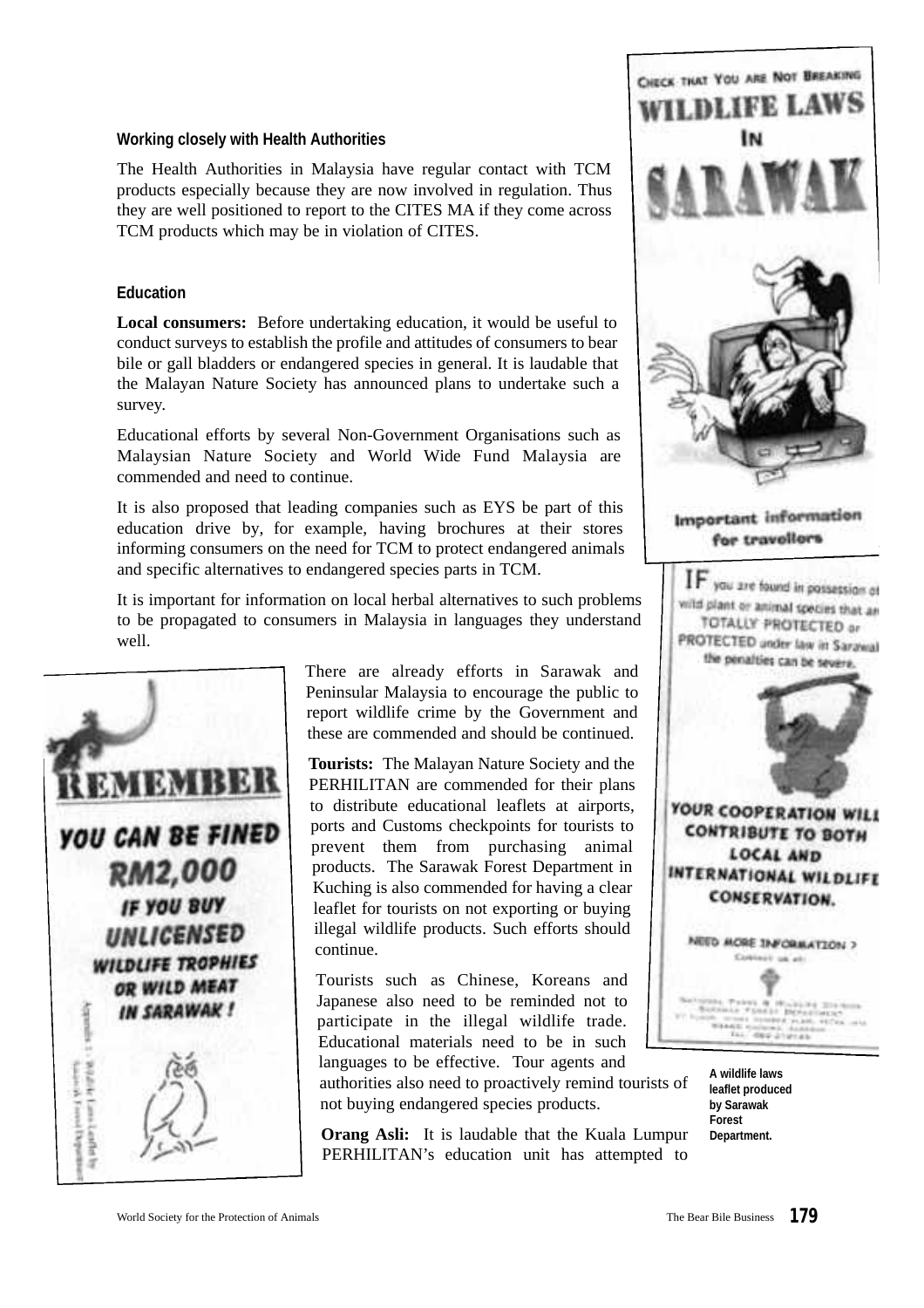teach the Orang Asli settlers in Endau Rompin the importance of preserving wildlife in their area. Such education for the Orang Asli across Malaysia is crucial as at least one trader dealing in bear products disclosed that the Orang Asli hunt bears for her supplier.

#### **Conclusion**

Flagship species, especially tigers and rhinos, receive much attention and protection in Malaysia as they do worldwide. Yet this study shows that the threat to many CITES Appendix I listed bears is severe, partly because of the bear gall bladder and bear bile trade in Malaysia. There is a huge illegal trade involving Chinese bear bile products as well as sun bear galls as illustrated by this study. This latest study confirms previous published research showing that the illegal wildlife trade is rife in Malaysia.

More positively, there are efforts by NGOs and the authorities in Malaysia to improve wildlife protection. But comprehensive measures to curb the illegal wildlife trade, with more focused attention on the illegal bear trade are urgently needed.

The rare Malayan sun bear is the world's least researched bear. Malaysia has the privilege to contribute to international consciousness and conservation by studying it and protecting it.

The Chinese bear bile farming industry has spread its reach to yet another country, Malaysia, with widespread misunderstanding by Malaysian traders that bile from these farms can be legally imported. The demand for bear bile must be reduced with more concerted efforts to promote substitutes. The leading TCM retailer in Malaysia has already set an example. It is hoped that the rest of the industry will emulate this.

Bibliography<br>1. Caldecott, J. (1988). Hunting and Wildlife Management in Sarawak. IUCN. Gland. Switzerland and Cambridge, UK. 172pp.<br>2. Mills, J.A. and Servheen, C. (1991). The Asian Trade in Bears and Bear Parts, Washingt 3. Meijaard, E. and H.P. Nooteboom (Editor). (1999). Ursus (Helarctos) malayanus, the neglected Malayan sun bear. Mededelingen No. 34 of the Netherlands Foundation for International Nature Protection. 63 p. 4. Govind, V. and Ho, S. (2001). The Trade in Bear Gall Bladder and Bile Products in Singapore. ACRES.<br>5. Kurniawan, D. and Nursahid, R (Editor). (2002). Trade on Bear Product, Parts, and Live Malayan Sun Bear in Indones 6. TRAFFIC Bulletin Vol. 17 No. 2, 1998. 7. TRAFFIC Bulletin Vol. 18 No. 2 April 2002. 8. Dato' Chua Jui Meng, Minister of Health Malaysia, 24 March 2002, Speech in Pulau Pinang. 9. Alchin, V. (1994). Application of social and market research techniques to wildlife medicinal trade investigations. TRAFFIC Southeast Asia, Special Report.<br>10. The Herbal Alternatives to Bear Bile in Chinese Medicine, H 11. Hilton-Taylor, C. (compiler) (2000). 2000 International Union for Conservation of Nature and Natural Resources (IUCN) Red List of Threatened Species 11. The United Property Construction Manual. CITES.<br>12. Dollinger, P. (1988). Identification Manual. CITES.<br>13. Nowell, K. (2000). Far From A Cure: The Tiger Trade Revisited. Traffic Network 13. Nowell, K. (2000). Far Fron A Cure: The Tiget Trads Revisted: Traffic Network.<br>14. "Walk Out for Widdler, "says WWF, 22 August 2002, WWF press release.<br>16. Nighlie ton a plate, as a per or medicine, 12 May 2002, Sunday 27. Nod For 100 Traditional Medicine Factories, 10 August, 1998, The Sun.<br>28. Chen Heng, Director, Department of Circulation and Production, State Administration for Traditional Chinese Medicine, pers. Comm. to TRAFFIC Eas Other sources<br>A Sunnier Future? 14 August 2001, The Star Onlin A Sunnier Future? 14 August 2001, The Star Online.<br>Authories Urged 14 Act on Products Claiming to Cortain Tiger Parts, 23rd August 2002. WWF Malaysia press release<br>Bensky, D. and A. Gamble. 1986. Chinese Herbal Medicine: M Maas, B. (2000). The Veterinary, Behavioural and Welfare Implications of Bear Farming in Asia. London: World Society for the Protection of Animals.<br>Malaysia Tightens Up Traditional Medicine Regulations, 22 June 2000, TRAFF Mills, J.A. (Eds.) (1997). New Information on East Asia's market for Bear Gall Bladders, TRAFFIC Bulletin, Vol.16, No3: 108.<br>Mills, J.A. (Eds.) (1997). New Information on East Asia's market for Bear Gall Bladders, TRAFFIC Population Distribution And Basic Demographic Characteristics Report, Population And Housing Census 2000, 6 November 2001, Department of Statistics Malaysia. Prescription For Extinction. TRAFFIC Newsletter (USA). Vol. 13, No. 2. August 1994.<br>Protection of Wild Life Act 1971. Jamay 2002), International Law Book Services, Selangor Darul Ensan.<br>Servheen, C., Herrero, S., and Peyto Stout Efforts On The Horizon, 26 March 2002, The Star.<br>TRAFFIC Newsletter (USA), August 1994.<br>TRAFFIC Newsletter (USA), August 1994.<br>Walkins, V. and Hsieh Y. (2000). Chinese Bear Farming. London: World Society for the Prot The Teen masterplain for virtune in Sarawan, (1990). Villulle Conservation Society and Sari<br>Watkins, V. and Hsieh Y. (2000). Chinese Bear Farming. London: World Society for the Pro<br>Wildlife Conservation Enactment (1997) of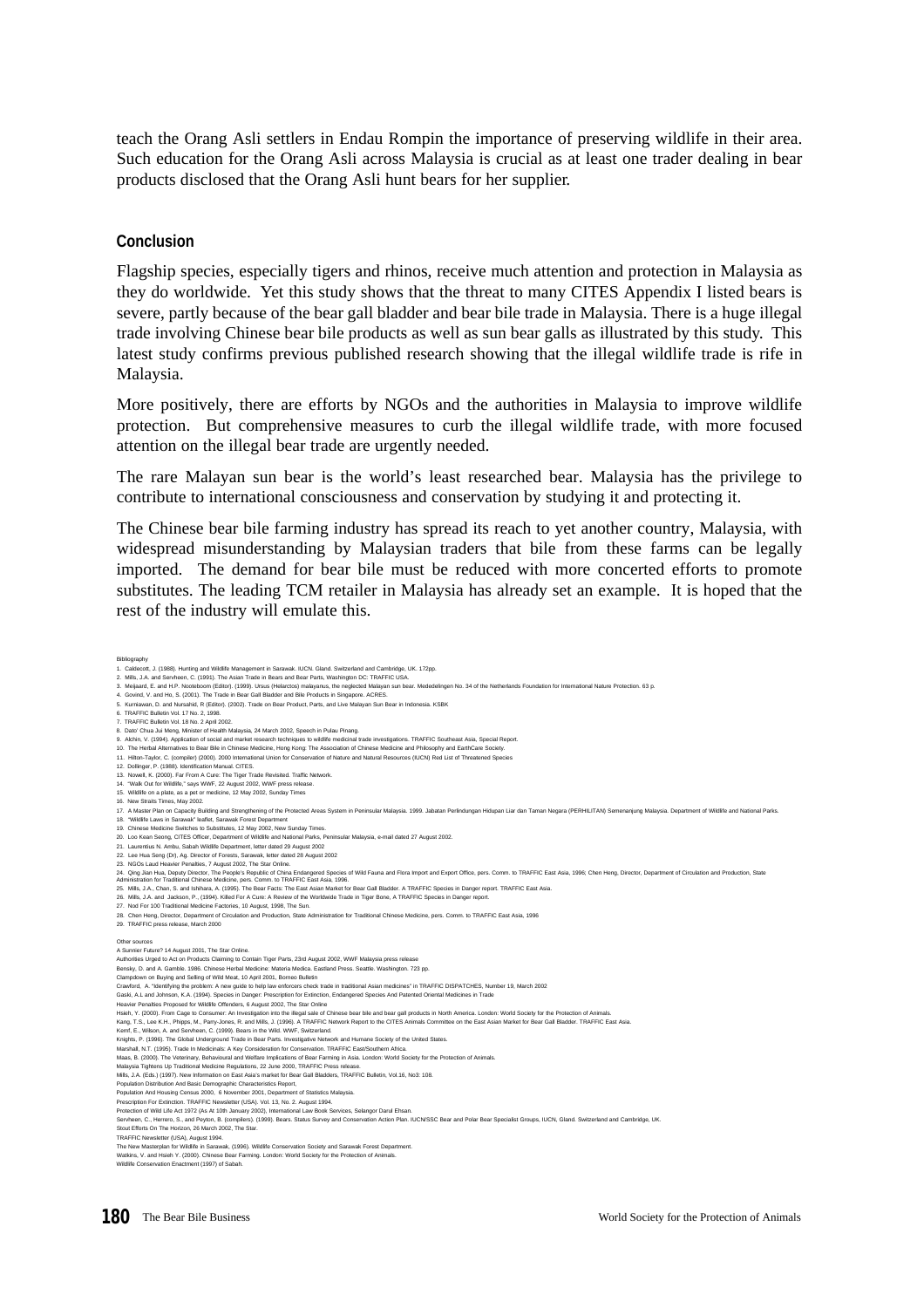# **Appendix 1**

### **Summary of key findings in study**

|                                     | <b>Total across</b>           | Peninsular                     | Penang                      | Johore                                      | <b>Kuala Lumpur</b>                 | Kuching                 | Kota Kinabalu                                      |
|-------------------------------------|-------------------------------|--------------------------------|-----------------------------|---------------------------------------------|-------------------------------------|-------------------------|----------------------------------------------------|
|                                     | all cities                    | Malaysia                       |                             | Bahru                                       |                                     |                         |                                                    |
| Number of<br>shops selling          | 57/73 (78%<br>of all shops    | 37/41<br>(90.2% of             | 17/19<br>(89.5% of          | $7/7$ $(100\% \text{ of }$<br>shops visited | 13/15 (86.7% of<br>shops visited in | 14/24<br>(58% of        | 6/8 (75% of shops visited<br>in Kota Kinabalu)     |
| bear products                       | visited)                      | shops visited in               | shops visited               | in $JB$ )                                   | KL                                  | shops                   |                                                    |
|                                     |                               | Peninsular                     | in Penang)                  |                                             |                                     | visited in              |                                                    |
| Price range                         | $3.16 - 89.58$                | M'sia)<br>$3.16 - 89.58$       | $3.16 - 38$ per             | 31 per gall                                 | 11.79 - 89.58 per                   | Kuching)<br>$160 - 360$ | $12 - 75$ per gram                                 |
| for galls (RM)                      | per gram                      | per gram                       | gram                        |                                             | gram                                | per gall                | $130 - 1000$ per gall                              |
|                                     |                               |                                | 80-100<br>рег               |                                             |                                     |                         |                                                    |
|                                     | 31-20,000<br>per gall         | 31-20,000 per<br>gall          | gall                        |                                             | $176.80 - 20,000$<br>per gall       |                         |                                                    |
|                                     |                               |                                |                             |                                             |                                     |                         |                                                    |
| Shops with                          | 21 (28.7% of                  | 13 (32% of                     | $5(26.3%$ of                | $1(14.3\%$ of                               | 7 (46.7% of shops                   | 3 (12.5%)               | 5 (62.5% of shops visited                          |
| galls                               | all shops<br>visited)         | shops visited in<br>Peninsular | shops visited<br>in Penang) | shops visited<br>in $JB$ )                  | visited in KL)                      | of shops<br>visited in  | in Kota Kinabalu)                                  |
|                                     |                               | M'sia)                         |                             |                                             |                                     | Kuching)                |                                                    |
| Galls seen                          | More than 93                  | More than 47                   | $\overline{12}$             | 6                                           | More than 30                        | 15                      | 31                                                 |
| Predominant<br>supply pattern       | More regular<br>in Peninsular |                                | Always in<br>stock and an   | Always in<br>stock                          | Always in stock<br>with an equal    | Irregular               | Irregular                                          |
| for galls                           | Malaysia and                  |                                | equal                       |                                             | number saying                       |                         |                                                    |
|                                     | less so in                    |                                | number said                 |                                             | will not bring in                   |                         |                                                    |
|                                     | East                          |                                | they would                  |                                             | again                               |                         |                                                    |
|                                     | Malaysia                      |                                | not bring in<br>again       |                                             |                                     |                         |                                                    |
| Predominant                         | Always in                     |                                | Always in                   | Always in                                   | Always in stock                     | Always in               | Unknown                                            |
| supply pattern<br>for bear bile     | stock in<br>Peninsular        |                                | stock                       | stock                                       |                                     | stock and<br>an equal   |                                                    |
| powders                             | Malaysia                      |                                |                             |                                             |                                     | number                  |                                                    |
|                                     |                               |                                |                             |                                             |                                     | said they               |                                                    |
|                                     |                               |                                |                             |                                             |                                     | would not<br>bring in   |                                                    |
|                                     |                               |                                |                             |                                             |                                     | again                   |                                                    |
| Predominant                         |                               |                                | Always in                   | Always in                                   | Always in stock                     | Unsure                  | Unknown                                            |
| supply pattern<br>for               |                               |                                | stock                       | stock                                       |                                     |                         |                                                    |
| manufactured<br>bear bile           |                               |                                |                             |                                             |                                     |                         |                                                    |
| medicine                            |                               |                                |                             |                                             |                                     |                         |                                                    |
| Top sources                         | China and                     | China                          | China                       | China                                       | India/Nepal,                        | Malaysia,<br>Border of  | Malaysia                                           |
| for galls                           | Malaysia                      |                                |                             |                                             | China, Malaysia                     | Sarawak                 |                                                    |
|                                     |                               |                                |                             |                                             |                                     | and                     |                                                    |
|                                     |                               |                                |                             |                                             |                                     | Indonesia               |                                                    |
| <b>Top sources</b><br>for bear bile | China                         | China                          | China, Hong<br>Kong         | China                                       | China                               | China                   | Malaysia                                           |
| and products                        |                               |                                |                             |                                             |                                     |                         |                                                    |
| Top                                 | Locals,<br>mainly             |                                | Locals, local<br>Chinese,   | Chinese                                     | Locals, Korean,<br>China nationals. | Chinese<br>followed     | "All races", Chinese,<br>Foreigners, Singaporeans, |
| consumers                           | Chinese                       |                                | Non-Asian                   |                                             | Taiwanese, others                   | by                      | Koreans                                            |
|                                     |                               |                                | Foreigners                  |                                             | from non-Asian                      | Koreans                 |                                                    |
|                                     |                               |                                |                             |                                             | countries                           | and those               |                                                    |
|                                     |                               |                                |                             |                                             |                                     | active in<br>sports     |                                                    |
| Top uses                            | Heatiness                     | Heatiness                      | Heatiness,                  | Detoxify.                                   | Heatiness, sore                     | Hemorrho                | Superficial wounds,                                |
|                                     |                               |                                | sore throat,                | heatiness                                   | throat, pimples                     | ids.<br>Heatiness.      | heatiness                                          |
|                                     |                               |                                | superficial<br>wounds.      |                                             |                                     | muscle                  |                                                    |
|                                     |                               |                                | fever                       |                                             |                                     | aches                   |                                                    |
|                                     |                               |                                |                             |                                             |                                     |                         |                                                    |
|                                     |                               |                                |                             |                                             |                                     |                         |                                                    |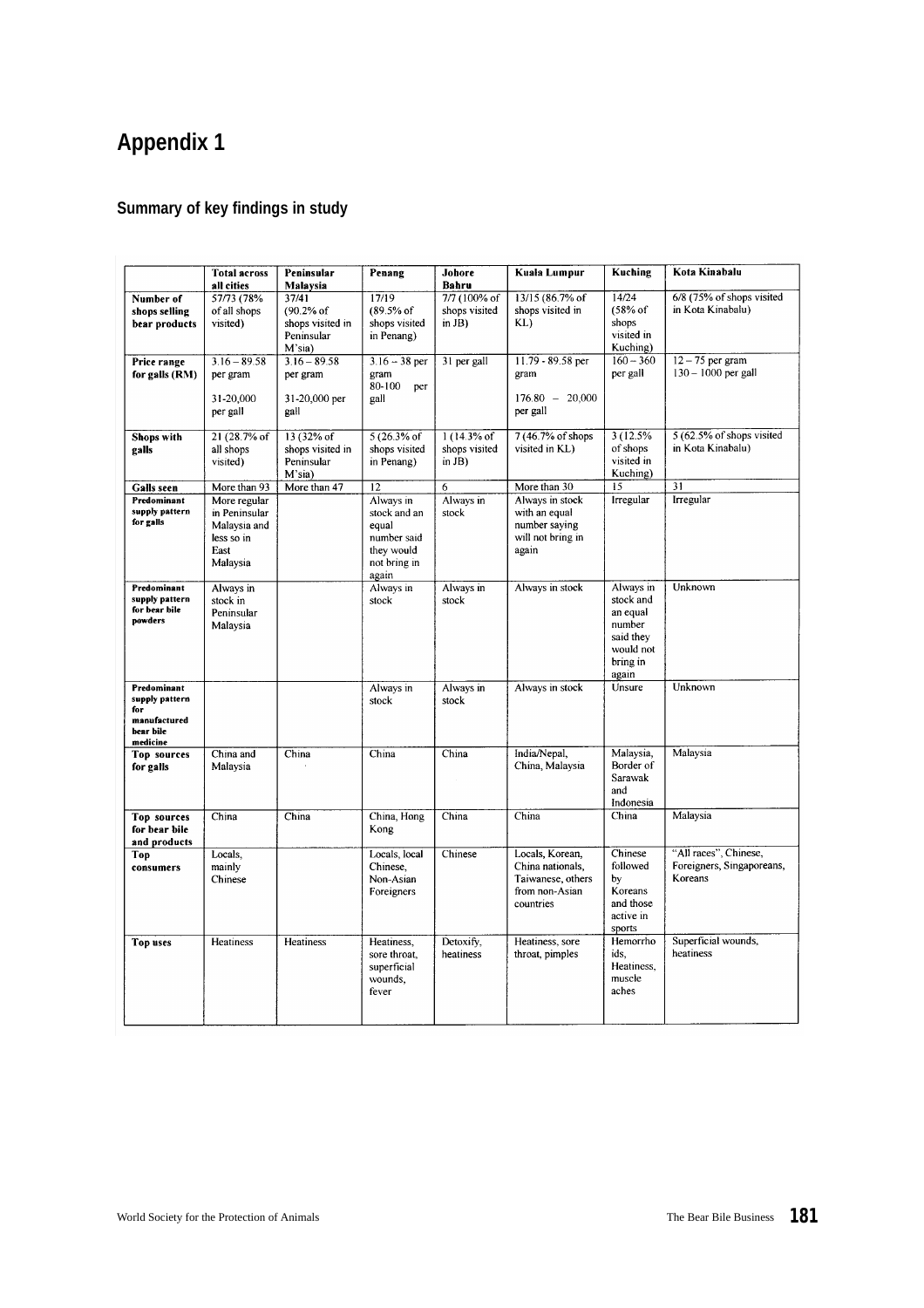# **Appendix 2**

### **Product and manufacturer information for bear products found in Malaysia, 2002**

|                         | S/N Product                                          | Manufacturer                                                 | Ingredients                      |
|-------------------------|------------------------------------------------------|--------------------------------------------------------------|----------------------------------|
|                         | Bear bile, wrapped in plastic                        | <b>Tongten Traditional Herbal</b>                            | Pearl bear gall bladder          |
|                         | and kept in a plastic ball. Trader                   | Medicine Manufacturer                                        | medicine mixed with several      |
|                         | said there were only trace                           | Lot 11 A, Jalan Bunga Raya,                                  | precious ingredients             |
|                         | amounts of bear bile in this.                        | Prai Industrial Park, Prai,                                  |                                  |
|                         | (Product with bear face on box)                      | Penang, Malaysia                                             | For: reducing fever, colds, flu  |
| $\overline{\mathbf{c}}$ | Qing Cheng bear bile crystals.                       | "Qing Cheng"                                                 |                                  |
|                         | One box containing two bottles                       |                                                              |                                  |
|                         | of Xiong Ling Shan bear bile                         |                                                              |                                  |
|                         | crystals                                             |                                                              |                                  |
| $\vert 3 \vert$         | One box containing two bottles                       | <b>Xiong Ling Shan</b>                                       | Bear bile extracted from live    |
|                         | of Xiong Ling Shan bear bile                         | Ziyang Bear Breeding Farm,                                   | bear and dried.                  |
|                         | crystals                                             | Ziyang City, Shang Shi Street                                |                                  |
|                         |                                                      | No. 236, Sichuan Province.                                   |                                  |
|                         |                                                      | Tel: 8419 622/ 426 625 488                                   |                                  |
|                         |                                                      | Owner: Chen Zenteh                                           |                                  |
|                         |                                                      | (product made at farm)                                       |                                  |
| 4                       | Fel Ursi Hemorrhoids Ointment Chung Lien Drug Works, |                                                              | Musk 0.16% Mother of Pearl       |
|                         |                                                      | Hankow China                                                 | 5.40% Zinkspath 13.84%           |
|                         |                                                      |                                                              | Borneol 1.60% Yellowish          |
|                         |                                                      |                                                              | Kaolin 79.00%                    |
| 5 a                     | Hsiung Tan Tieh Ta Wan                               | Yang Cheng Brand. Made by                                    | Radix pseudoginseng 8%           |
|                         |                                                      | The United Pharmaceutical                                    | Radix angelicae sinensis 18%     |
|                         |                                                      | Manufacturer, Canton                                         | Flos carthami 10% Fel Ursi       |
|                         |                                                      |                                                              | 2% Radix inulae racemosae        |
|                         |                                                      |                                                              | 15% Radix curcumae 15%           |
|                         |                                                      |                                                              | Fructus amomi 15% Rhizoma        |
|                         |                                                      |                                                              | rhei 17%                         |
| 5 <sub>b</sub>          | Tieh Ta Wan                                          | Made in China by Guanszmou                                   | This product was exactly the     |
|                         |                                                      | Medicines and Health Products same as the product above but  |                                  |
|                         |                                                      | Import & Export Corp.                                        | did not have 'Hsiung Tan' in     |
|                         |                                                      |                                                              | the product title or 'bear bile' |
|                         |                                                      |                                                              | listed in the product            |
|                         |                                                      |                                                              | ingredients.                     |
| 6                       | Bear bile crystals                                   | No. 81 Endangered Animal                                     | From Asiatic black bear. Bile    |
|                         |                                                      | Breeding Farm,                                               | extracted and dried as powder    |
|                         |                                                      | Chengdu City, North Suburb,                                  | (irregular shape). Golden        |
|                         |                                                      | Phoenix Mountain,                                            | yellow/ brown yellow.            |
|                         |                                                      | Sichuan Province. (located: the For: reducing internal heat, |                                  |
|                         |                                                      | Chengdu military airforce)                                   | relieving internal poison,       |
|                         |                                                      |                                                              | improve eyesight, improve        |
|                         |                                                      |                                                              | liver function, breaking down    |
|                         |                                                      |                                                              | gallstones, good for digestion,  |
|                         |                                                      |                                                              | sore throat, hemorroids.         |